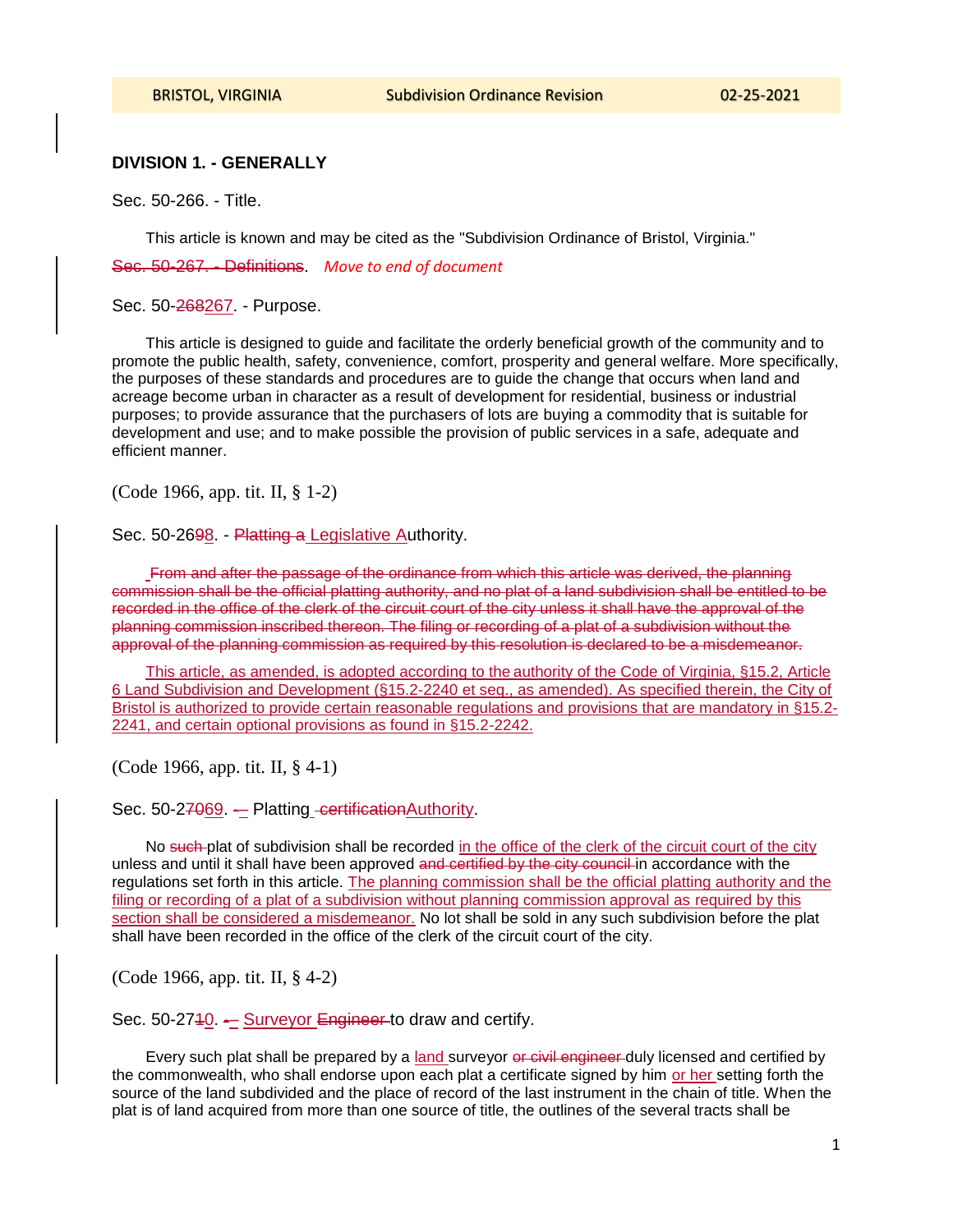indicated upon such plat. Minimum standards and procedures required for land surveying by the Commonwealth of Virginia shall be required to be met.

(Code 1966, app. tit. II, § 4-3)

Sec. 50-2721. - Erection of building.

No building permit shall be issued and no building shall be erected on any lot in the city unless the street giving access thereto has been accepted as a public street in accordance with this article, or unless such street has attained the status of a public street prior to the effective date of the ordinance from which this article was derived **[February 11, 1975, ]**, or on a street accepted by the city councilin conformance with this article and Article II, Zoning.. *.*

(Code 1966, app. tit. II, § 4-4)

Sec. 50-2732. - Owner's statement.

Every such plat, or the deed of dedication to which the plat is attached, shall contain, in addition to the surveyor's or civil engineer's certificate provided for, a statement as follows:

The platting or dedication of the following described land (here insert a correct description of the land subdivided) is with the free consent and in accordance with the desire of the undersigned owners, proprietors and trustees, if any.

The statement shall be signed by the owners, proprietors and trustees, if any, and shall be duly acknowledged before some officer authorized to take acknowledgement. When thus executed and acknowledged, the plat, subject to the provisions herein, shall be filed and recorded in the office of the clerk of the circuit court where deeds are admitted to record for the lands contained in the plat and indexed in the general index to deeds under the names of the owners of land signing such statement and under the name of the subdivision.

(Code 1966, app. tit. II, § 4-5)

Sec. 50-2743. - Conflict with other ordinances of the city.

In case of conflict between the provisions of this article and any other ordinance of the city, the most restrictive shall prevail.

(Code 1966, app. tit. II, § 12-2)

Secs. 50-2754-50-285. - Reserved.

## **DIVISION 2. - ADMINISTRATION**

Sec. 50-286. - Review of preliminary and final plats.

The planning commission subdivision agent is hereby charged with the responsibility of reviewing preliminary plats in accordance with the regulations herein contained. The planning commission shall likewise consider all final plats and <del>make recommendations for approval or disapproval to the city council,</del> which retains unto itself the authority to grant final approval or disapproval to final plats, except certain boundary line alterations specified in Section 50-343 (b) which can be approved by the subdivision agent.

(Code 1966, app. tit. II, § 3-1)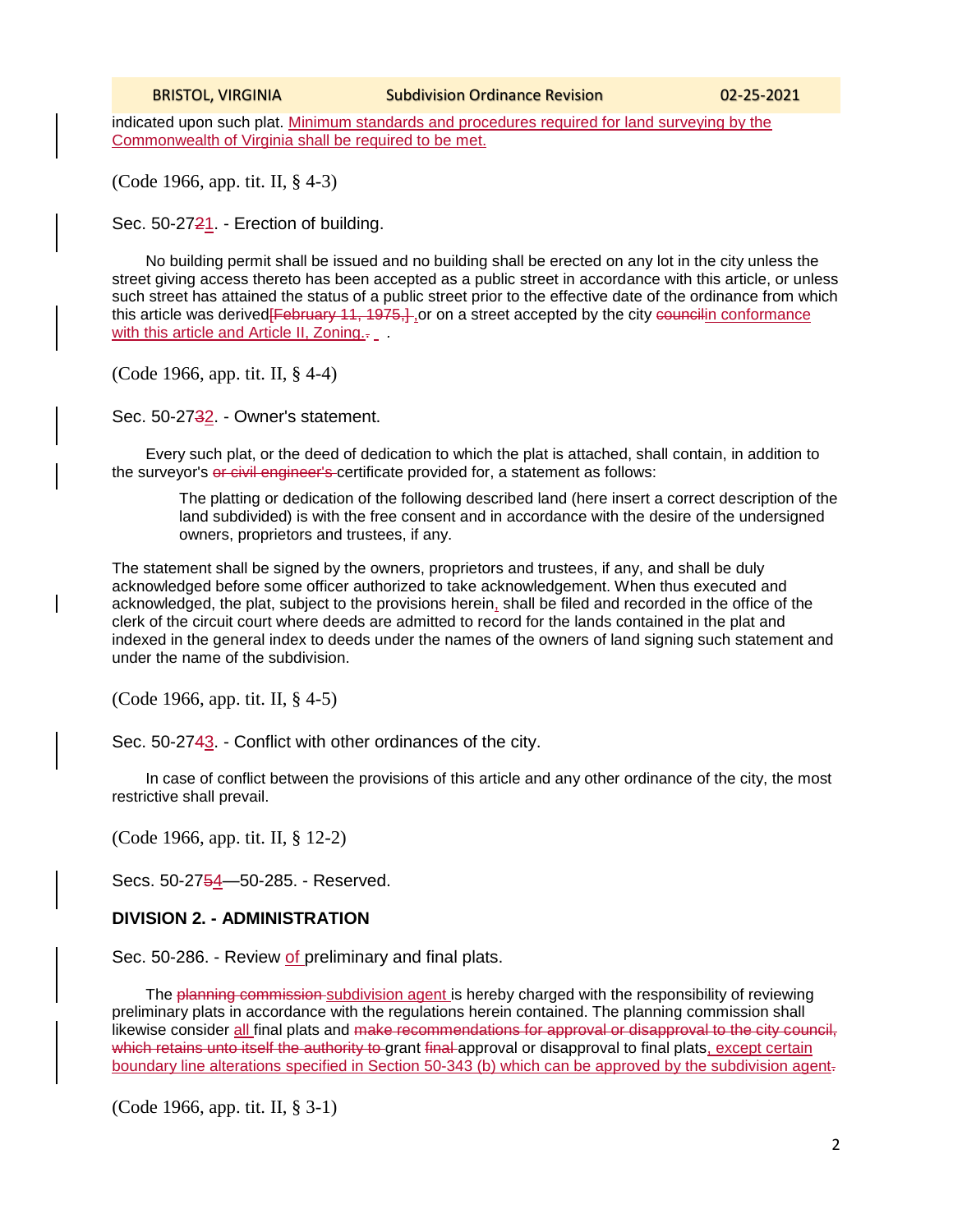Sec. 50-287. - Conflict with other ordinances.

Whenever the provisions of this article and those of some other ordinance apply to the same subject matter, that ordinance requiring the highest or more strict standard shall govern.

(Code 1966, app. tit. II, § 3-2)

Secs. 50-288287—50-300. - Reserved.

## **DIVISION 3. - PROCEDURE**

Sec. 50-301. - Process of subdivision approval; application and plat review fee.

- (a) The process of subdivision approval is divided into two steps. The first step involves the submission and approval of a preliminary plat prepared and submitted as outlined below. At the time of submittal of the preliminary plat, a subdivision application and plat review fee, based on the number of lots proposed in the original submittal, shall be submitted to the planning commission Department of Community Development as provided in the appendix to this chapter.
- (b) The second step constitutes the preparation and approval of the final plat which is the instrument to be recorded.

(Code 1966, app. tit. II, § 5-1)

Sec. 50-302. - Preliminary plat.

- (a) The owner or proprietor-subdivider of a proposed subdivision shall cause a preliminary plat to be prepared, accompanied by street profiles, when required, and shall present six prints or copies of each for tentative approval to the planning commission provide an electronic copy of the preliminary plat containing all required elements listed in Sec. 50-318 to the subdivision agent for review.
- (b) The planning commission subdivision agent shall approve or disapprove the preliminary subdivision plat and street profile or approve them the plat with modifications, noting thereon any changes that will be required in addition to a written list of required revisions to the plat. One scanned copy shall be returned to the owners or proprietor subdivider of the subdivision or his or her representative with the date of such approval or disapproval noted thereon.
- (c) The preliminary plat shall show the complete planning profile, indicating all utilities and storm drainage systems, with topographical maps of the entire development, complete with drainage computations.

(Code 1966, app. tit. II, § 5-2)

Sec. 50-303. - Final plat schedule.

The owner or proprietor subdivider of a subdivision shall, within one year after the date noted on the preliminary plat, file with the planning commission the required copies of the final plat. and reproducible mylars. If the final plat is not presented to the planning commission within one year from the date of approval of the preliminary plat, approval of the preliminary plat shall be null and void. -Theis final plat shall be prepared in accordance with the requirements of division 5 of this article.

(Code 1966, app. tit. II, § 5-3)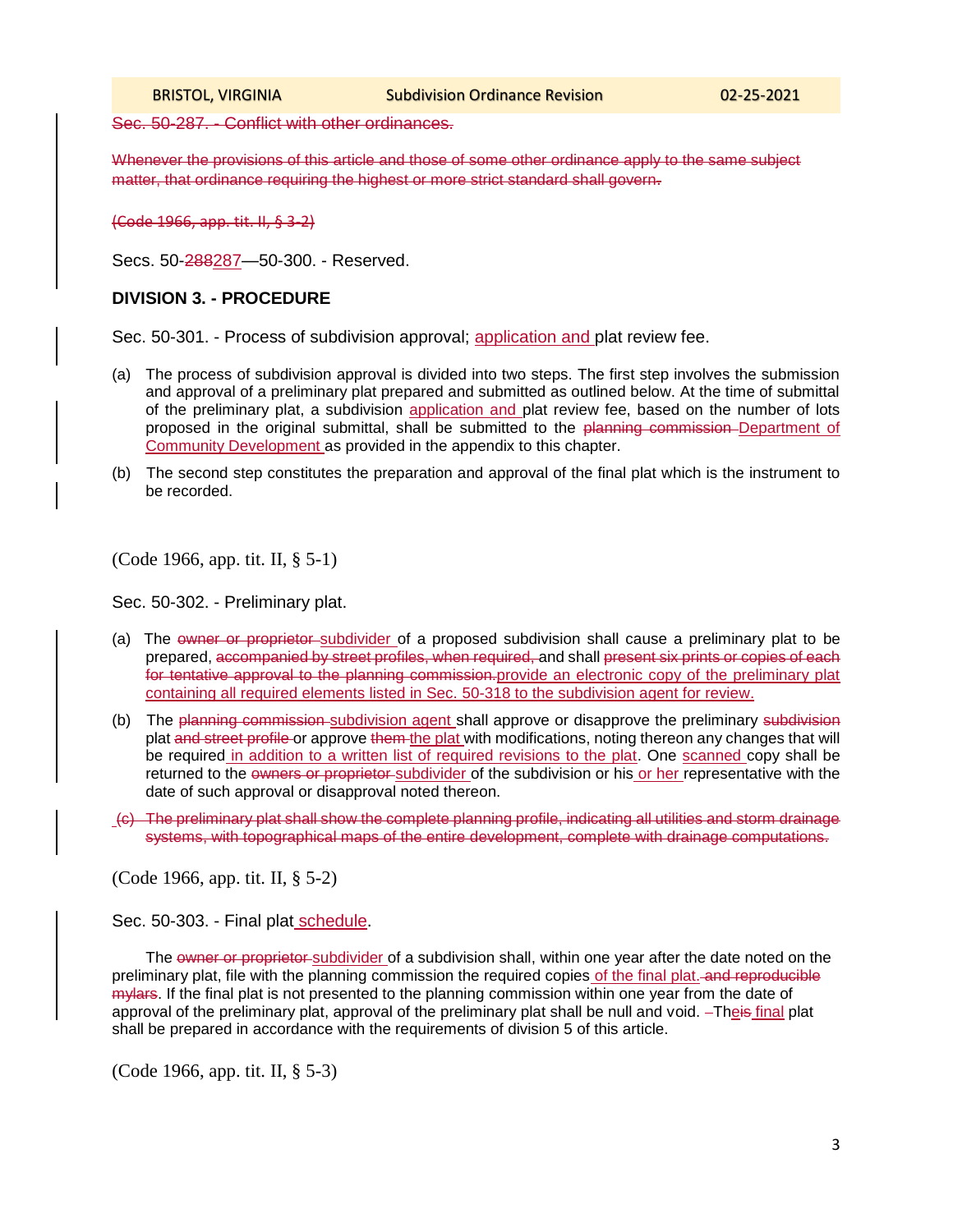Sec. 50-304. - Recording plat.

After completion and approval of the final platse details and notations to that effect on the plat, the owner or proprietor subdivider of the subdivision or representative shall present twofile one reproducible mylar that is a certified copiesy of the final plat with original signatures with to the clerk of the circuit court of Bristol, Virginia and any other locality the city wherein deeds are required by law to be recorded for the lands contained in the plat. Following recordation with the clerk of circuit court, the subdivider or representative shall file one certified copy of the final plat with the department of community development, along with any recorded private covenants or deed restrictions applicable to the subdivision.

(Code 1966, app. tit. II, § 5-4)

Secs. 50-305—50-315. - Reserved.

## **DIVISION 4. - PRELIMINARY PLAT**

Sec. 50-316. - Preliminary plat submittal.

- (a) Prior to submission of a preliminary plat, the subdivider is encouraged to submit a sketch plan to the subdivision agent for the purpose of obtaining advice on whether the plans in general are in accordance with the requirements of this article. The sketch plan shall be at a scale of no smaller than 200 feet to the inch showing the name, location and dimensions of all streets entering the property, adjacent to the property or terminating at the boundary of the property to be subdivided. It shall show the location of all proposed streets, lots, parks, open space, storm water detention areas, or other proposed uses of land to be subdivided and shall include approximate dimensions and any future development plans. The sketch plan is for informational purposes and is not binding on the owner/developer, or on the planning commission or agent.
- (ab) All preliminary plats shall be submitted to the planning commission subdivision agent in order to provide up to 45 days' review before presentation at the planning commission's monthly meeting. The subdivider shall present to the planning commission six copies of the preliminary plat at a scale of not less than one inch equals 200 feet.provide a subdivision application, along with the required fee, and an electronic copy of the preliminary plat that is at a scale no smaller than 100 feet to the inch and fits the paper size measuring 18 inches by 24 inches when printed. If necessary due to the size of the proposed subdivision, separate sheets may be submitted.
- (b) Upon review and acceptance by the approving authorities, the subdivider shall submit an additional 13 copies of the preliminary plat.

(Code 1966, app. tit. II, § 6-1)

Sec. 50-317. - Purpose.

The purpose of the preliminary plat is to safeguard the subdivider from unnecessary loss of time and expense in preparation of a subdivision plat which does not conform with the specifications of the subdivision regulations. Public agencies having jurisdiction City and utility board staff will review the preliminary plat regarding matters within their-jurisdiction purview. During the review process, the subdivider or his agent may be called upon for consultation.

(Code 1966, app. tit. II, § 6-2)

Sec. 50-318. - Contents.

The preliminary plat should include: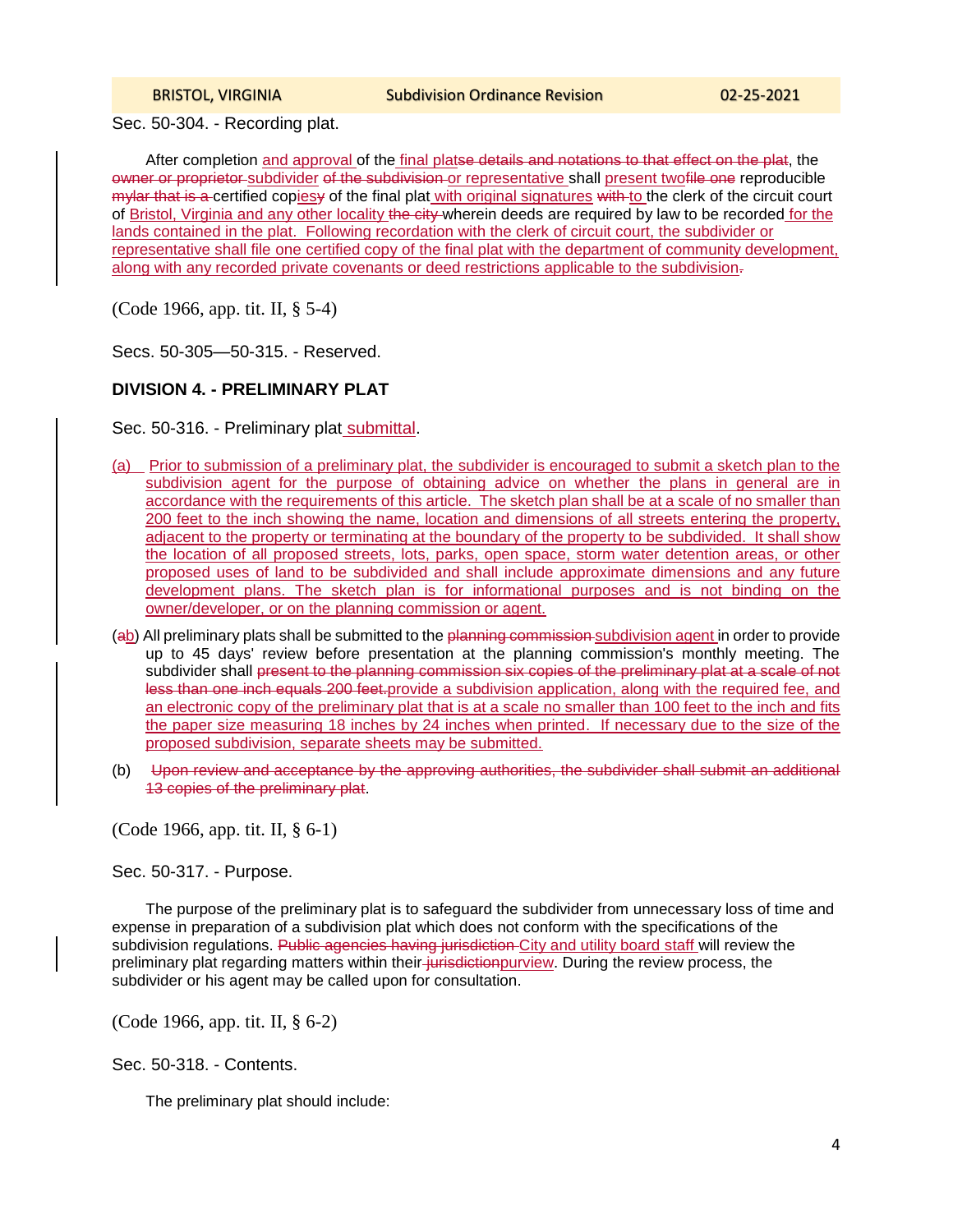- (1) The proposed subdivision's name and location, the name and address of the owner, the name of the surveyor of the property, the surveyor's registration number and the designated zone to be usedzoning district of the property. All the aforementioned items are to be within a title block.
- (2) Date, magnetic north point and graphic scale.
- (3) The location of existing and platted property lines, streets, alleys, buildings, watercourses, railroads, sewer lines, bridges, culverts, drain pipes, water mains, gas lines and any public utility easements, the present zoning classification of the adjoining property, the names of adjoining property owners or subdivisions, and the zoning classification of the adjoining property. Both sides of the pavement of adjoining public streets shall be shown to the accuracy of the boundary survey. If any buildings, fences, or utilities are within five feet of existing property lines, the distance to the property line shall be shown.
- (4) The locationPlans of all proposed utility layouts, including, but not limited to, sewer lines, water lines, gas lines and electricity, showing feasible connections to the existing or any proposed utility system. When such connections are not-practicableavailable, a certified copy of an approved agreement for providing the necessary utilities must be submitted.
- (5) The names, locations, widths and other dimensions of proposed features, including streets, alleys, easements, parks and other open spaces, reservations, lot lines, building lines and utilities,
- (6) The boundary lines of each lot with accurate distances, bearings, and acreage, including that of any remaining property of the tract or tracts being subdivided that is not proposed for development. The boundaries shall be determined by an accurate field survey. The entire boundary of all public right-of-ways to be dedicated shall be described by distances, bearings, and acreage. Curve data shall include radius, arc length, chord bearing, and chord length. Private right-of-ways or easements, if allowed, shall be included in the total acreage of the parcels.
- (7) A statement from the subdivider shall be submitted with the preliminary plat, which will describe the method by which storm sewers, sanitary sewers and water facilities will be provided. . If septie tanks or individual waste disposal systems are approved to be used in a subdivision, the percolation tests shall be made in accordance with the city health department requirements, and the results of such tests together with a contour map showing the site of each test hole shall accompany the plat. Public water and sewer shall be required for all major subdivisions which are defined in Section 50-414. For any minor subdivisions without public water or sewer, the subdivider must show that the extension of services is not feasible and must meet all requirements of the Virginia Department of Health for on-site water supply or on-site sewage disposal.
- (86) Deed description and map of survey of the tract boundary made; All current deed references and recorded plat references must be shown for all property proposed to be subdivided and all adjoining tracts.

a certified copy of all private covenants or deed restrictions, if any, pertaining to land within the subdivision and placed on the land by the subdivider.

- (97) Provisions for collecting and discharging surface drainage; preliminary design for any bridges or culverts which may be required.
- (108) The plat shall showFor all major subdivisions, existing contour lines shown by a dashed-solid line and proposed contour lines by a solid-dashed line and both shall be shown at two- or fivefoot intervals depending upon existing topography. Accuracy shall be within one-half contour intervals.
- (119) Location map of proposed subdivision on an inset map showing relationship of subdivision site to the area, including adjoining streets and their names.
- (1012) The plat must meet minimum standards for land surveying practice as found in Title 18 of the Virginia Administrative Code. Actual closure computations for the boundary traverses. Such boundary traverses shall close to an accuracy of at least one part in 5,000.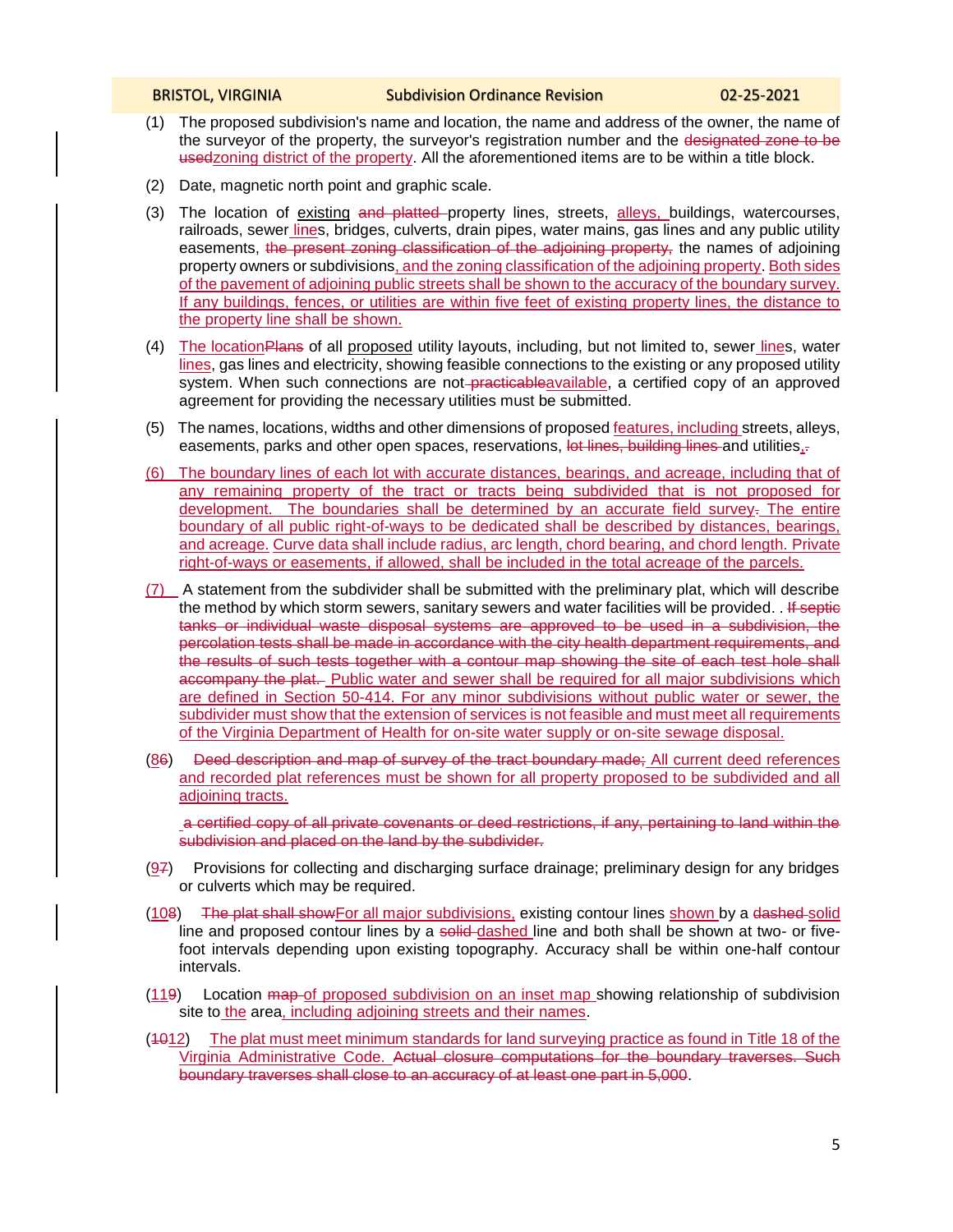- (4413) If any portion of the land being subdivided is below the elevation of floodin a floodplain district as defined in section 50-359(5)50-52(a), the limit of such floodplain shall be shown, including both floodway, flood-fringe, and approximated floodplain.
- (1214) The plat shall show aAll existing lot and block identification numbers, proposed lot numbers with numeric characters only, and building zoning setback lines and/or setback requirements listed in notes on the plat. If the property to be subdivided is located in more than one zoning district, the zoning district boundary needs to be shown on the plat.
- (153) Future tract plan. The subdivider shall submit to the planning commission a reasonably accurate plat in sketch form of the entire tract which will show the tentative future street system for the entire tract.
- (16) All plats shall be oriented to Virginia South State Plane Coordinates NAD83 grid north and have a least one (1) surveyed boundary point described with a Virginia South State Plane NAD83 coordinate being shown clearly on the plat.

(Code 1966, app. tit. II, § 6-3)

Sec. 50-319. - Completeness.

The subdivision agent shall review the submitted preliminary plat to determine whether all elements listed in 50-318 are included, and shall circulate the plat for review and comment by other city staff and by utility board representatives. If deficiencies are found, the agent shall inform the subdivider and request revisions be made.

If any of the above facts are omitted or misrepresented on the plan, the director may refuse to review the plat and shall return the plat to the subdivider to be completed or revised. The preliminary plat shall be deemed filed with the planning commission when it is filed with the director. At the time of filing, a certificate of filing shall include the time and date of filing. The director subdivision agent shall have the authority to reject the preliminary plat if, after study, he or she finds that it does not comply with this article. If rejected, the director-subdivision agent shall provide the subdivider with a written statement specifying all the respects in which the plat fails to comply. If t<sub>The subdivider</sub> disagrees with this decision and chooses not to correct the deficiencies, he or she may appeal to the planning commission.

(Code 1966, app. tit. II, § 6-4)

Sec. 50-320. - Approval by individuals or other agencies.

No preliminary plat shall be approved by the planning commissionsubdivision agent without the written approval of the city engineer, a health department official (only applicable due to lack of public water or sewer), the utility board, and the zoning administrator. These agencies shall approve with or without modifications or disapprove the preliminary plat, to the extent that each has jurisdiction. If rejected, the agency shall provide the planning commission subdivision agent with a written statement specifying all respects where the plat fails to comply.

(Code 1966, app. tit. II, § 6-5)

Sec. 50-321. - Approval of engineering drawings*.*

- (a) Upon approval of the preliminary plat and before preparation of the final engineering drawings for the minimum improvements required by this article, the subdivider shall receive tentative approval of said engineering plans from the city engineer.
- (b) The design of all minimum improvements which are to be installed by the developersubdivider shall be under the direction of an engineer registered in the state and all plans shall bear his seal.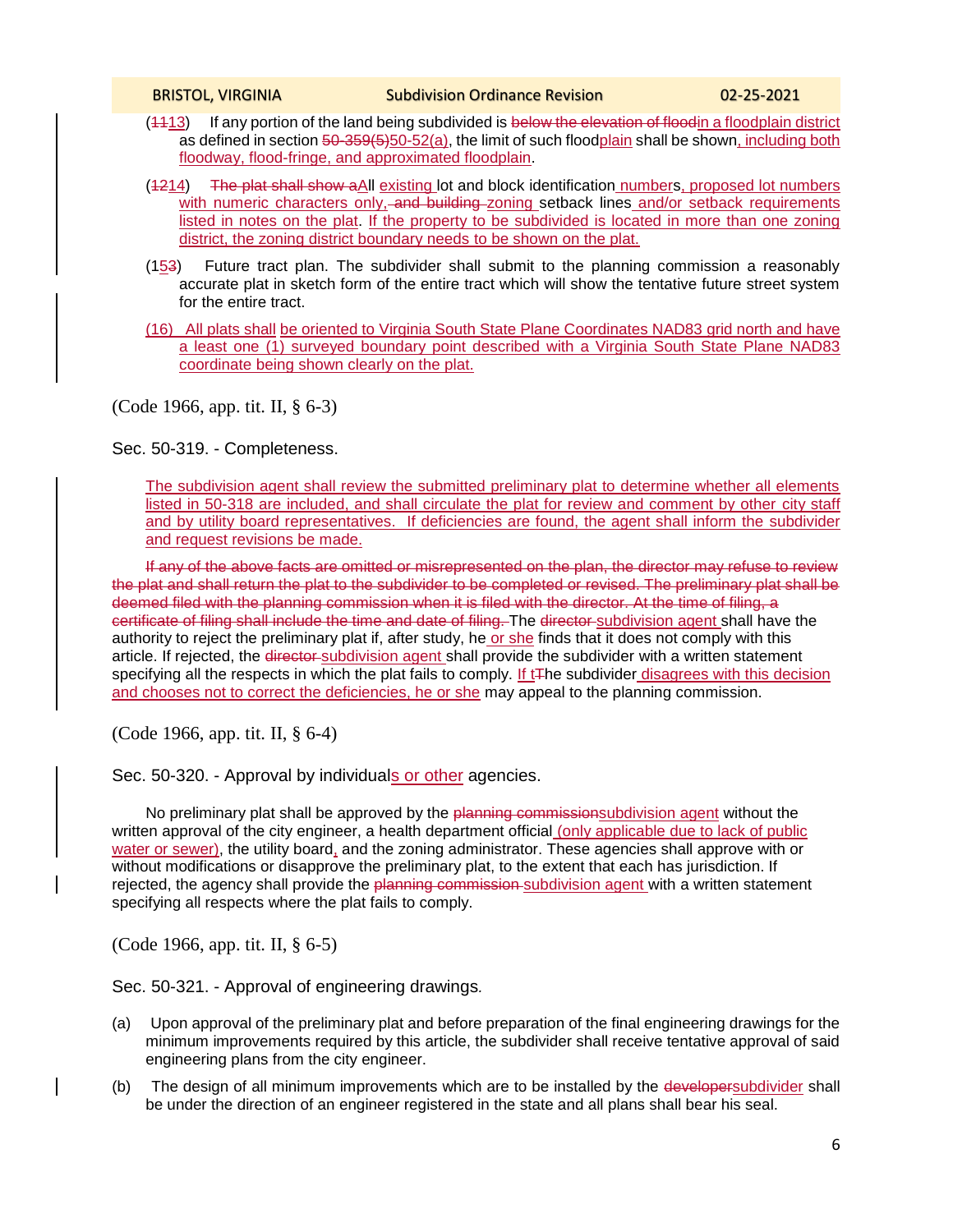(c) A certificate of approval from the health department the utility board shall accompany all water and sewer plans.

(Code 1966, app. tit. II, § 6-6)

Sec. 50-322. - Preliminary plat approval not to constitute approval of final plat.

The approval of the preliminary plat by the planning commission subdivision agent will not constitute acceptance of the final plat and will not be indicated on the preliminary plat.

(Code 1966, app. tit. II, § 6-7)

Secs. 50-323—50-335. - Reserved.

## **DIVISION 5. - FINAL PLAT**

Sec. 50-336. - Conformity with approved preliminary plat.

The final plat shall conform substantially to the preliminary plat as approved, and, if desired by the subdivider, it may constitute only that portion of the approved preliminary plat which he or she proposes to record and develop at the time; provided that such portion conforms to all requirements of this article.

(Code 1966, app. tit. II, § 7-1)

Sec. 50-337. - Content and form.

(a) Filing the final plat with the planning commission shall include the following:

- (1) At least 15 days prior to the meeting at which it is to be considered, the subdivider shall submit to the planning commission community development and planning office an electronic copy six copies of the final plat. Upon review and approval as required in Section 50-340, the subdivision agent shall prepare a staff report to the Planning Commission and schedule the consideration of the plat on the planning commission agenda and shall notify the subdivider of the time and place of the meeting. he shall submit 13 copies plus three mylar reproducible copies.
- (2) A letter of application containing the name and address of a person to whom notice of hearing may be sent.
- (23) A complete list of major deviations and revisions, if any, from the approved preliminary plat.
- (34) A certified copy of all private covenants or deed restrictions, if any, pertaining to land within the subdivision and placed on the land by the subdivider.
- (5) If any deed restrictions or restrictive covenants are proposed, there must be furnished a plan showing the proposed use of any restrictions on each lot within the subdivision and copies of the provisions and instruments whereby such use of building restrictions will be imposed.
- (46) A copy of the accepted agreement for providing the necessary utilities, if required.
- (57) Three reproducibles which shall be on a plastic mylar Two signed copies of the final plat with the stamp of the surveyor and all original owner signatures shall be submitted to the community development office for city approval and signatures. An AutoCAD file in .dwg format shall be provided by the surveyor to the subdivision agent for transmittal to the GIS coordinator for mapping.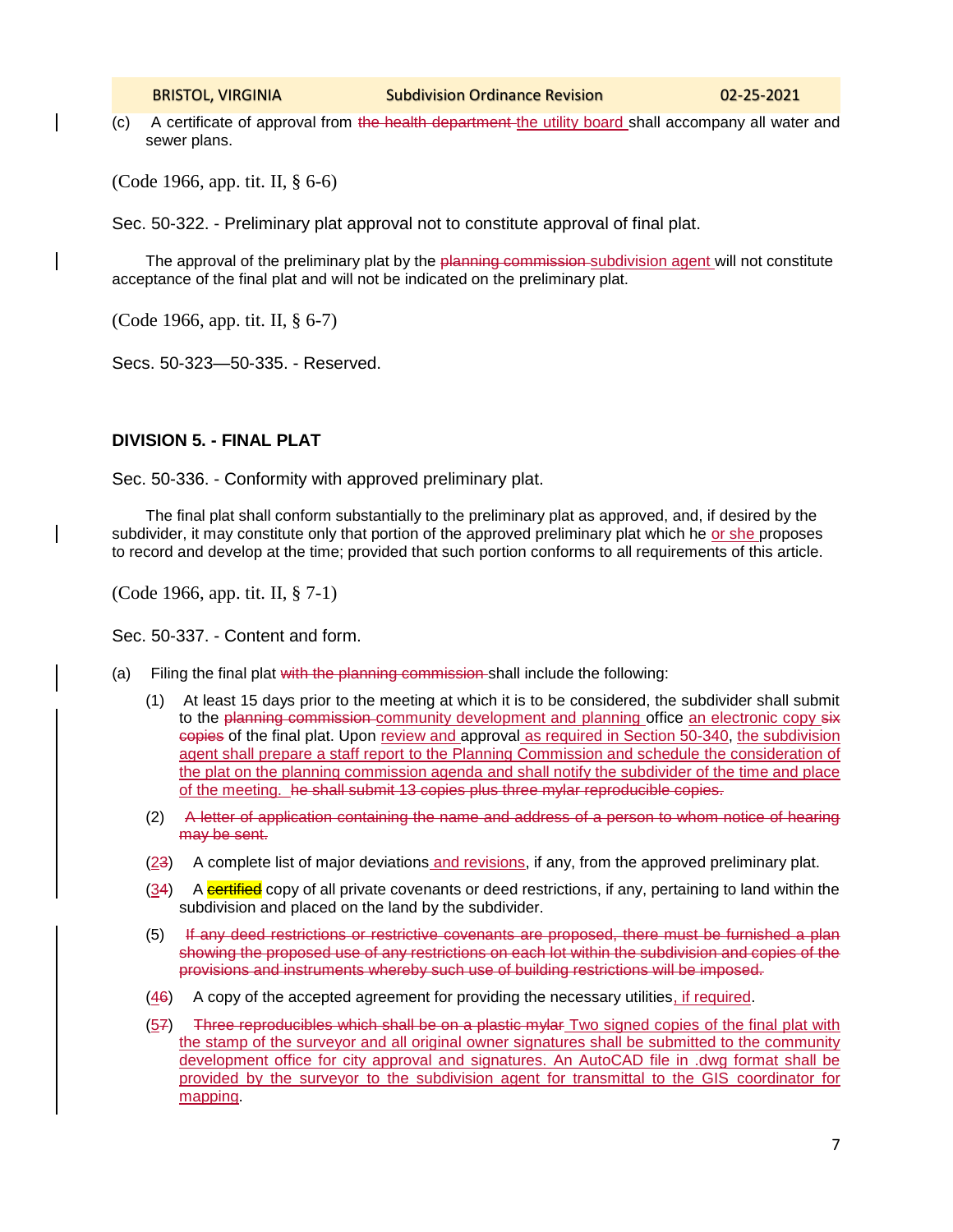(b) Sheet design. The final plat or revision to a recorded plat shall conform in general with the preliminary plat and requirements therefor, as set forth in this article and standards for plats issued by the state library board. The original shall be drawn in black mylar-ink on appropriate weight paper or control pencil on reproducible plastic mylar measuring 18 inches by 24 inches and in landscape position on the paper. The plat shall be at a scale of 100 feet equals one inch or larger. When two or more sheets are used, a key map shall be shown on each sheet. There shall be at least a one-fourth-inch margin on all sides. The copy filed with the clerk of the circuit court of the city shall have the stamp of the engineer or surveyor and all signatures shall be original signatures.

(Code 1966, app. tit. II, § 7-2)

Sec. 50-338. - Specific contents.

The final plat shall show:

- (1) The lines of all streets and roads, alley lines, lot lines, building setback lines, lots numbered in numerical order, reservations, easements and any areas to be dedicated to public use or sites for other than residential use, with notes stating their purpose and any limitations.
- (2) Sufficient data to determine readily and reproduce on the ground the location, bearing, and length of every street line, lot line, boundary line, and block line and building line, whether curved or straight. This shall include the radius, central angle and tangent distance for the centerline of curved streets and curved property lines that are not the boundary of curved streets.
- (3) A note endorsed by the licensed surveyor or civil engineer-setting forth the source of title of the owner of the land subdivided and the place of record and deed book and page numbers of the last instrument in the chain of title. When the plat is of land acquired from more than one source of title, the outlines of the several tracts shall be indicated upon the plat.
- (4) —The plat must meet minimum standards for land surveying practice as found in Title 18 of the Virginia Administrative Code. All dimensions to the nearest 100th of a foot and angles to the nearest minute.
- (5) Location and description of monuments. All plats shall be oriented to Virginia South State Plane Coordinates NAD83 grid north and have a least one (1) surveyed boundary point described with a Virginia South State Plane NAD83 coordinate being shown clearly on the plat.
- (6) The names and locations of adjoining subdivisions and streets and the location and ownership of adjoining unsubdivided property.
- (7) Date, title, name and location of subdivision, graphic scale and true north point.
- (8) Location map to scale, showing site in relation to area.
- (9) All boundary traverses including lot and block traverses shall close to an accuracy of at least one part in 5,000.
- (10) If any portion of the land being subdivided is below the elevation of floodin a floodplain district as defined in section 50-359(5)50-52(a), the limit of such floodplain shall be shown, including both floodway, flood-fringe, and approximated floodplain.
- (11) All permanent reference monuments shall be shown by the standards symbols given on the data sheet. Monuments of a type approved by the city engineer shall be set at all corners and angle points of the boundaries of the original tract to be subdivided and at all street intersections, lot corners and other points, as shall be required by the city engineer.

(Code 1966, app. tit. II, § 7-3)

Sec. 50-339. - Filing regulations.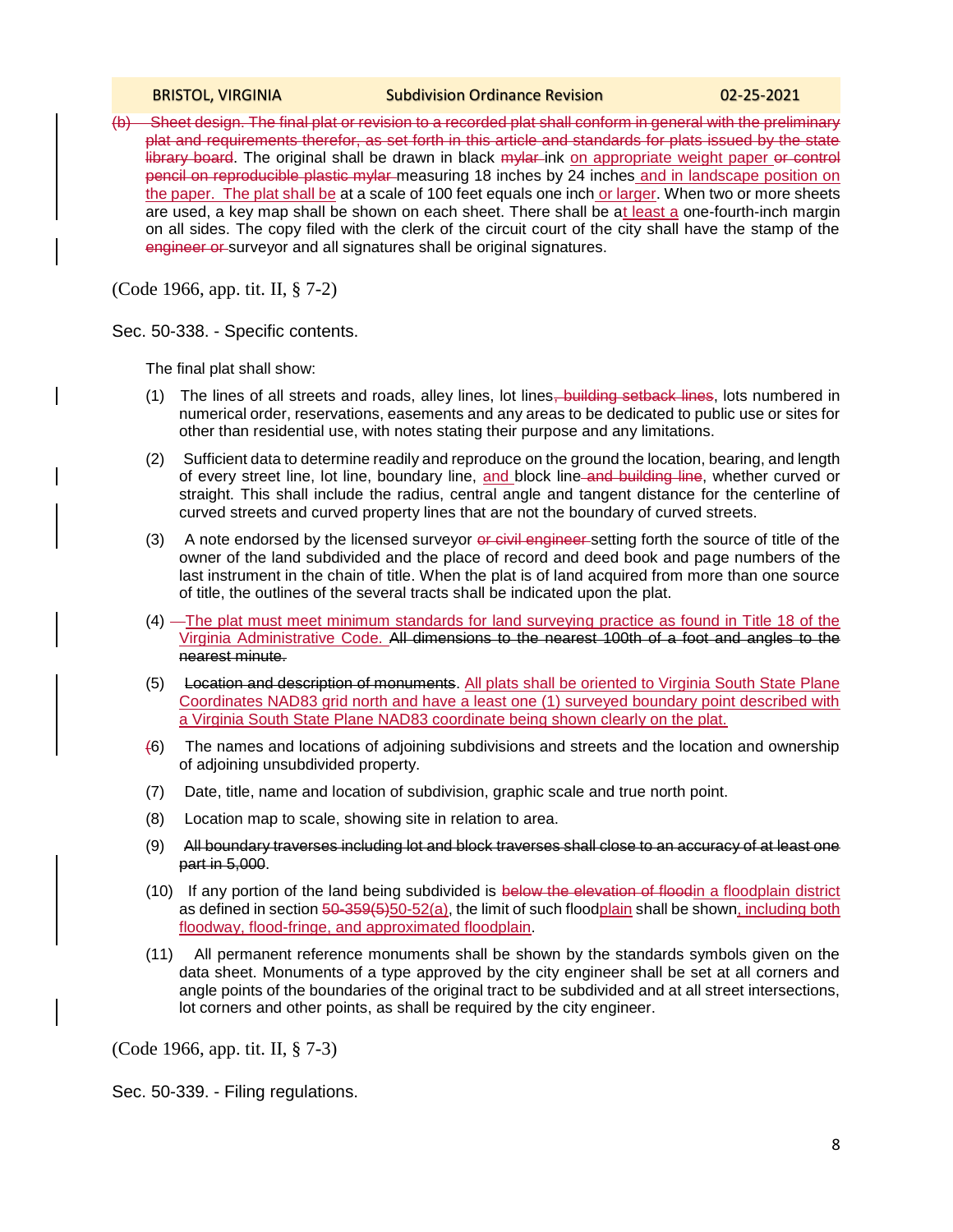The final plat shall be deemed filed with the planning commission when it is filed with the directorsubdivision agent. At the time of filing, a certificate of filing shall be furnished the applicant, which will include the time and date of filing. The final plat shall be prepared in accordance with this article and applicable city requirements by a registered engineer, surveyor and/or architect, including landscape architect, who is licensed under the laws of the state. The planning commission shall have the authority to reject the final plat if, after study, the commission finds that it does not conform withto the approved preliminary plat or this article. If rejected, the commission shall provide the subdivider with a written statement specifying all the respects in which the plat does not conform. Filing the final plat shall be accomplished at least ten days prior to the regular meeting of the planning commission at which it is to be considered.

(Code 1966, app. tit. II, § 7-4)

Sec. 50-340. - Approval by certain agencies and city officials.

The final plat shall not be approved by the planning commission unless the planning commission first obtains approval of the plat is provided by the director of health, utilities board, zoning administrator and the engineer's officecity engineer. Such agencies and city officials shall approve, with or without modification, or disapprove the final plat to the extent to which each has jurisdiction. If disapproved, the agency or city official must provide a written statement of reasons for disapproval, citing paragraphs of this article violated within 60 days of the time of submittal.

(Code 1966, app. tit. II, § 7-5)

Sec. 50-341. - Approval of final plat; hearing.

Approval or disapproval of the final plat by the planning commission, health department, utilities board, zoning administrator and city engineer shall be accomplished as soon as practical after the plat is filed with the planning commission. If the final plat is disapproved, the reasons therefor shall be stated in the resolution disapproving the same and the subdivider shall be so informed. The approval of the final plat shall not be deemed to constitute an acceptance by the city of any street or other ground shown upon the plat. No plat shall be acted upon by the planning commission without affording a hearing thereonconsideration at a regular meeting or properly advertised special meeting of the commission, and notice of the time and place of such hearing-meeting shall be sent by registered or certified regular mail to the subdivider not less than nine seven days before the date of such hearingmeeting.

(Code 1966, app. tit. II, § 7-6)

Sec. 50-342. - Final plat.

Upon satisfactory compliance with this article, approval by the planning commission and appropriate signatures have been obtained on the plat a resolution of approval from city council, the final plat shall be presented to the office of the clerk of the circuit court of the city to be recorded and copies of the final plat shall be distributed in accordance with the distribution schedule set forth in this articleSection 50-304. The subdivision agent shall be responsible for the filing of the original copy in both hard and digital copies in department records in city hall and notification of the recording to appropriate city departments.

The approved final plat shall be recorded within 60 days from the date of the final plat approval; otherwise the approval of the final plat shall be deemed to have been withdrawn. Upon written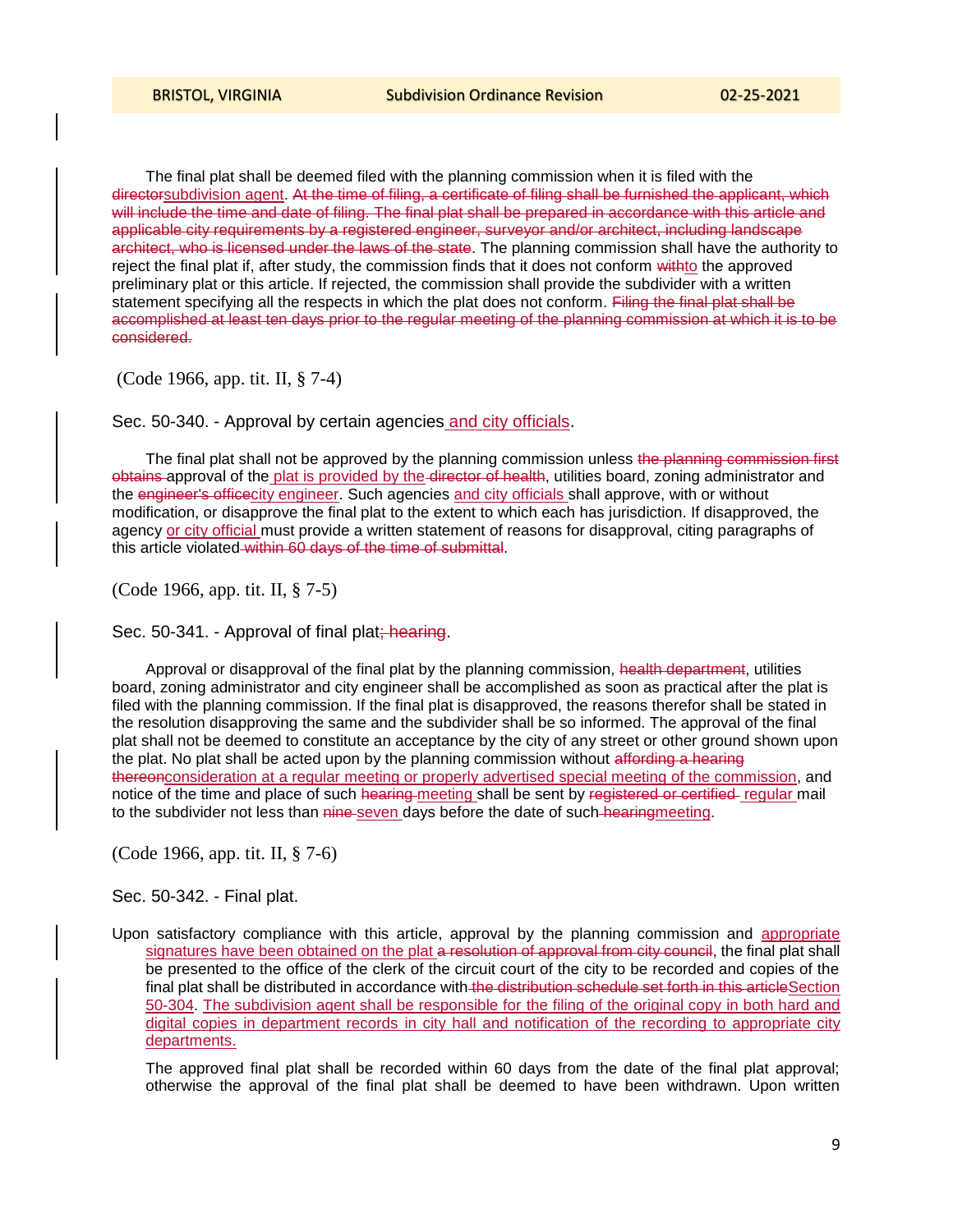application, an extension of no more than 60 days may be granted by the planning commission, or subdivision agent.

(Code 1966, app. tit. II, § 7-7)

Sec. 50-343. - Proposed revisions: distribution of additional copies.

- (a) Proposed revisions to any recorded subdivision plat shall be treated as a new plat and subject to the requirements of this chapter. submitted as a preliminary plat in accordance with this article. In addition, a revision to a recorded plat shall show the name, phase, if any, date of the recorded subdivision plat being revised and the exact citation with regard to the city land records and the book and page number wherein such plat is recorded. A statement of revision from the original recorded plat shall be entered on the replat.
- (b) The planning commission staff shall be responsible for the distribution of additional copies of the final plat to the other appropriate city departments.

(Code 1966, app. tit. II, § 7-8)

Sec. 50-344. - Vacation of boundary linesplat or boundary line alteration.

Owners may relocate boundary lines in accordance with Code of Virginia, § 15.1-483.1, as amended, repealed, reenacted, or recodified from time to time, provided the plat is prepared as required by this article. Such plat may be approved by the director of community development and planning for filing and recording if the number of lots is not increased.

- (a) *Vacation.* Code of Virginia, § 15.2-2278 sets forth that any plat of subdivision recorded in any clerk's office, may be vacated as outlined in the sections below, taken from Code of Virginia, § 15.2-2270 et seq. The effects of such vacations are outlined in Code of Virginia, § 15.2-2274.
- (b) *Boundary Lines.* As allowed by Code of Virginia, § 15.2-2275, the boundary lines of any lot or parcel of land may be vacated, relocated or otherwise altered as a part of an otherwise valid and properly recorded plat of subdivision or resubdivision approved as provided in this article or properly recorded prior to the applicability of this article, and executed by the owner or owners of the land. The action shall not involve the relocation or alteration of streets, alleys, easements for public passage, or other public areas. No easements or utility rights-of-way shall be relocated or altered without the express consent of all persons holding any interest therein. This type of boundary line alteration in which no new lots are created shall be reviewed and approved by the subdivision agent and does not require planning commission approval.
- (c) *Interest to the city.* Any interest in streets, alleys, easements for public rights of passage, easements for drainage, and easements for a public utility granted to the city as a condition of the approval of a site plan may be vacated according to the two (2) methods listed in Code of Virginia, § 15.2-2270.
- (d) *Before sale of lot.* An approved and recorded plat of subdivision, or part thereof, may be vacated prior to the sale of any lot therein by utilizing the procedures set forth in Code of Virginia, § 15.2-2271 with subsequent amendments thereto.
- (e) *After sale of lot.* An approved and recorded plat of subdivision, or part thereof, may be vacated after the sale of any lot by utilizing one (1) of the two (2) methods specified in Code of Virginia, § 15.2-2272 and subsequent amendments thereto.
- (f) *Fees.* As allowed by Code of Virginia, § 15.2-2273, the city council shall establish a fee for processing an application for vacation of plat under (d) and (e), and for the vacation of city interest under (c) . The filing fee shall be paid in accordance with the fee schedule established by the city council, as amended.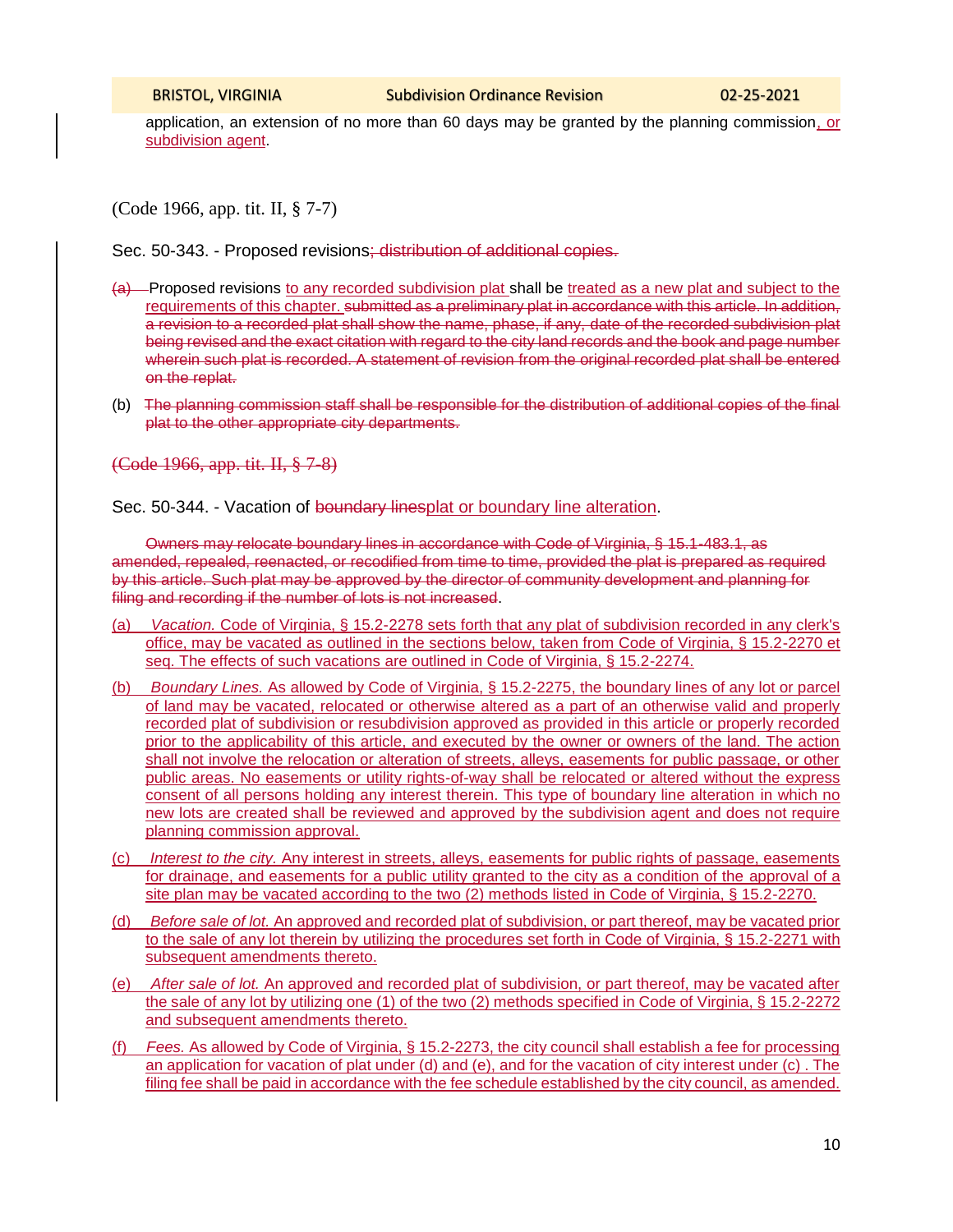(g) *Duties of the clerk.* According to Code of Virginia, § 15.2-2276, the clerk in whose office any plat so vacated has been recorded shall write in plain legible letters across such plat, or the part thereof so vacated, the word "vacated," and also make a reference on the plat to the volume and page in which the instrument of vacation is recorded.

(Ord. No. 95.07, 2-28-95)

Secs. 50-345—50-355. - Reserved.

## **DIVISION 6. - GENERAL REQUIREMENTS AND MINIMUM STANDARDS OF DESIGN**

Sec. 50-356. - Streets.

- (a) *Conformity to current VDOT Road Design Manual – Appendix B(1) Subdivision Street Design Guide, henceforth referred to as the "VDOT Manual."* All streets shall conform to the VDOT Manual, except as allowed in Section 50-358, and to the city comprehensive plan*.major thoroughfare plan.* The location and width of all streets and roads shall conform to the official major thoroughfare plan and functional plan, which may include a major street plan within the city and/or a major road plan within the city and county region.
- (b) *Relation to adjoining street system. Any* The proposed new streets system shall extend existing or proposed streetsprojects at the same or greater width, but in no case less than the regional minimum width required in the VDOT Manual.
- (c) *Access streets to subdivision boundaries.* Sufficient access streets to adjoining properties shall be provided in subdivisions to permit harmonious development of the area.
- (d) *Street width.* The minimum width of right-of-way, measured from lot line to lot line, shall be as hereinafter provided: the width necessary to accommodate all required roadway elements as hereinafter provided in the VDOT Manual, and extend at least one (1) foot behind any feature intended to be maintained by the city as part of the roadway. In no event shall the minimum width be less than forty (40) feet. Below are the general standards for road width based on roadway classification:
	- (1) *Arterial streets and highways,* 80 to 150 feet, as may be required. Arterial streets and highways are those to be used primarily for fast or heavy traffic and will be located on the major thoroughfare plan.
	- (2) *Collector streets,* 60 feet. Collector streets are those which carry traffic from minor streets to the major system of arterial streets and highways and include the principal entrance streets of a residential development and streets for major circulation within such a development.
	- (3) *Local streets,* 50 feet. Minor [local] streets are those which are used primarily for access to the abutting residential properties and designed to discourage their use by local traffic.
	- (4) *Frontage roads (streets),* 50 feet. Frontage roads (streets) [are those] which are parallel and adjacent to arterial streets and highways and which provide access to abutting properties and protection from through traffic.
	- (5) *Dead-end streets* (cul-de-sacs), 50 40 feet. Cul-de-sacs are permanent dead-end streets or courts designed so that they cannot be extended in the future. Through proposed business or commercial areas, the street width shall be increased ten feet on each side if needed to facilitate parking without interference of normal parking traffic.

Pursuant to the provisions of Code of Virginia, ch. 49, § 33.1-41.1, as amended, and as it may from time to time be amended, repealed, reenacted, or recodified, the planning commission may approve right-ofway and pavement widths for local, frontage and dead-end streets that conform to those set forth in the current edition of the Virginia Department of Transportation Subdivision Street Requirements in lieu of those set forth hereinabove.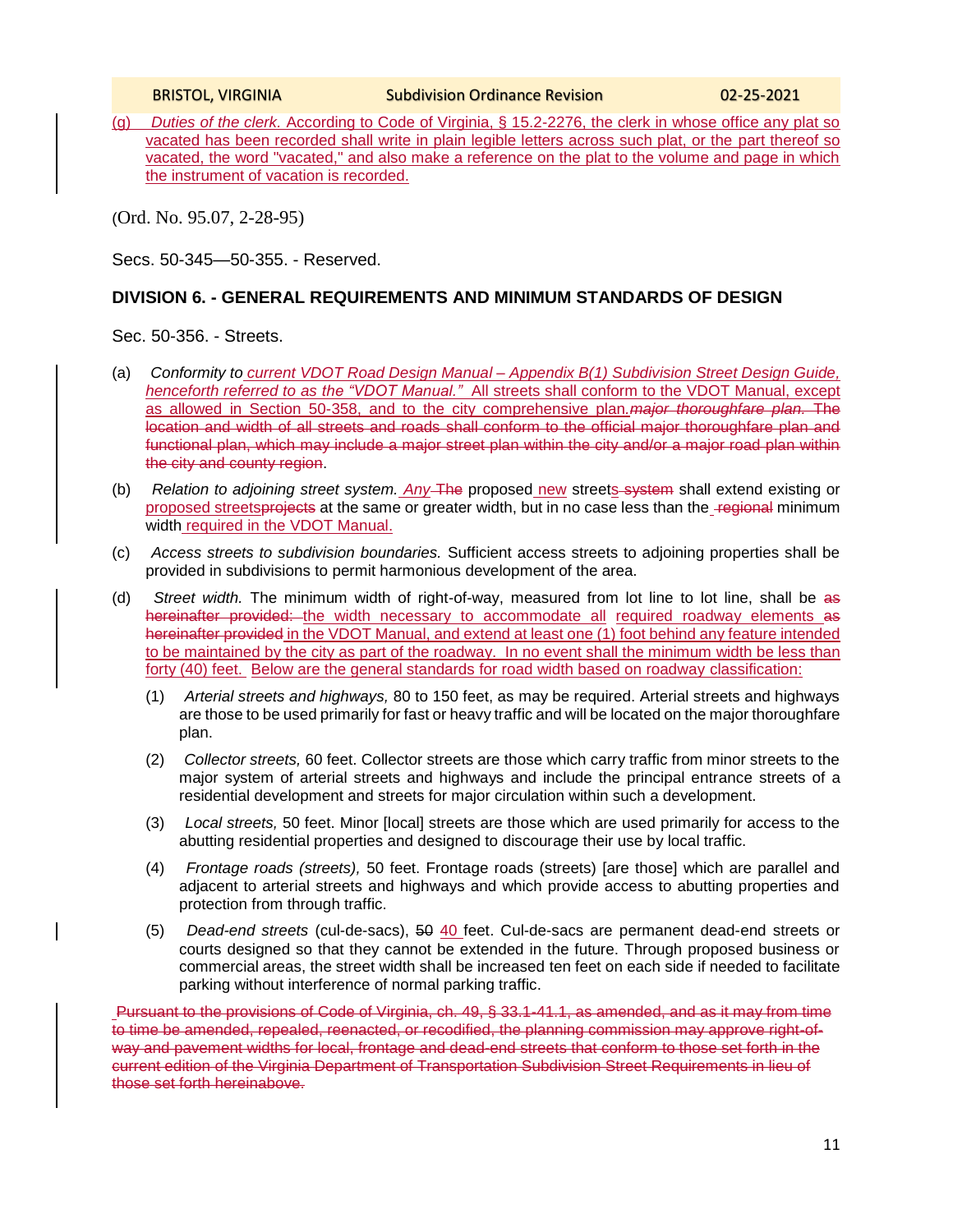- (e) *Additional width of existing streets.* Subdivisions that adjoin existing streets shall dedicate additional right-of-way to meet the above minimum street width requirements.
	- (1) The entire right-of-way shall be provided where any part of the subdivision is on both sides of the existing street.
	- (2) When the subdivision is located on only one side of an existing street, one-half of the required right-of-way measured from the centerline of the existing roadway shall be provided. In no case shall the resulting right-of-way width be less than 50 feet 40 feet.
- (f) *Restriction of access to major roads.* When a tract fronting on a major road for a distance of 500 feet or more and an average depth from the major road of more than 350 feet is to be subdivided, the planning commission and/or city council may require such residential lots adjoining the major road to be provided with frontage on a secondary or interior street.
- (g) *Street elevations.* No street shall be approved which is **more than two feet** below the elevation of land subject tobase flood-elevation as defined in section 50-359(5) Division 18 of this article. The planning commission may require, where necessary, profiles and elevations of streets in areas subject to flood. Fill may be used for streets, provided such fill does not-unduly increase flood heightsadversely affect the capacity of the channels and floodway of any watercourse, drainage ditch, or any other drainage facility. Drainage openings shall be so designed as to not restrict the flow of water and unduly increase flood heightlevels.
- (h) *Intersection.* Street intersections shall be as nearly at right angles as is possible, and no intersection shall be at an angle of less than 60 degrees. To permit the construction of a curb having a desirable radius, property line radii at all street intersections shall not be less than 35 feet. Where the angle of the street intersection is less than 90 degrees, the planning commission may require a greater radius. (See computations pertaining to class of street.) Streets must meet other design criteria for intersections found in the VDOT Manual.
- (i) *Street jogs.* Street jogs with centerline offsets shall not be allowed. There must be at least 150 feet between the centerlines of off-setting streets.
- (j) *Dead-end streets.*
	- (1) Local streets or courts designed to have one end permanently closed shall be no more than 500 feet long, excluding the turn-around, unless necessitated by topographyit can be demonstrated the protection of existing terrain or environmental features would be better served by a longer street as opposed to an interconnected system of streets or if previous development precludes interconnected streets. They Such streets shall be provided at the closed end with a circular turnaround having an outside roadway diameter (pavement) of at least 100-90 feet. and a street right-of-way diameter of at least  $420110$  feet or a cul-de-sac with an unpaved center that meets design criteria in the VDOT Manual.
	- (2) Where, in the opinion of the planning commission, it is desirable to provide for street access to adjoining property, proposed streets shall be extended by dedication to the boundary of such property. Such dead-end streets shall be provided with a temporary circular turnaround having a roadway diameter (pavement) of at least 80 feet with necessary temporary easements. However, the planning commission may approve an alternative T-shaped or a branch type, paved backaround turnaround in place of the circular turnaround, providing it is determined that the street length is not more than 200 feet, that the topographic conditions dictate a lesser turnaround be provided, or that the development of the adjoining property is imminent. The minimum acceptable dimensions for alternative turn-arounds shall be in compliance with the VDOT Manual.T-shaped, paved space shall extend over the entire width of the street right-of-way and shall extend at least 25 feet along the right-of-way line to the boundary of the adjoining property. The planning commission may waive the temporary turnaround requirement when no lots front on such temporary dead-end streets.
	- (3) It shall be the responsibility of the subdivider of adjacent land to remove the pavement used in constructing temporary turnarounds and to begin construction of the street extension, at standard street specifications, so as to properly connect the two subdivisions. Furthermore, the subdivider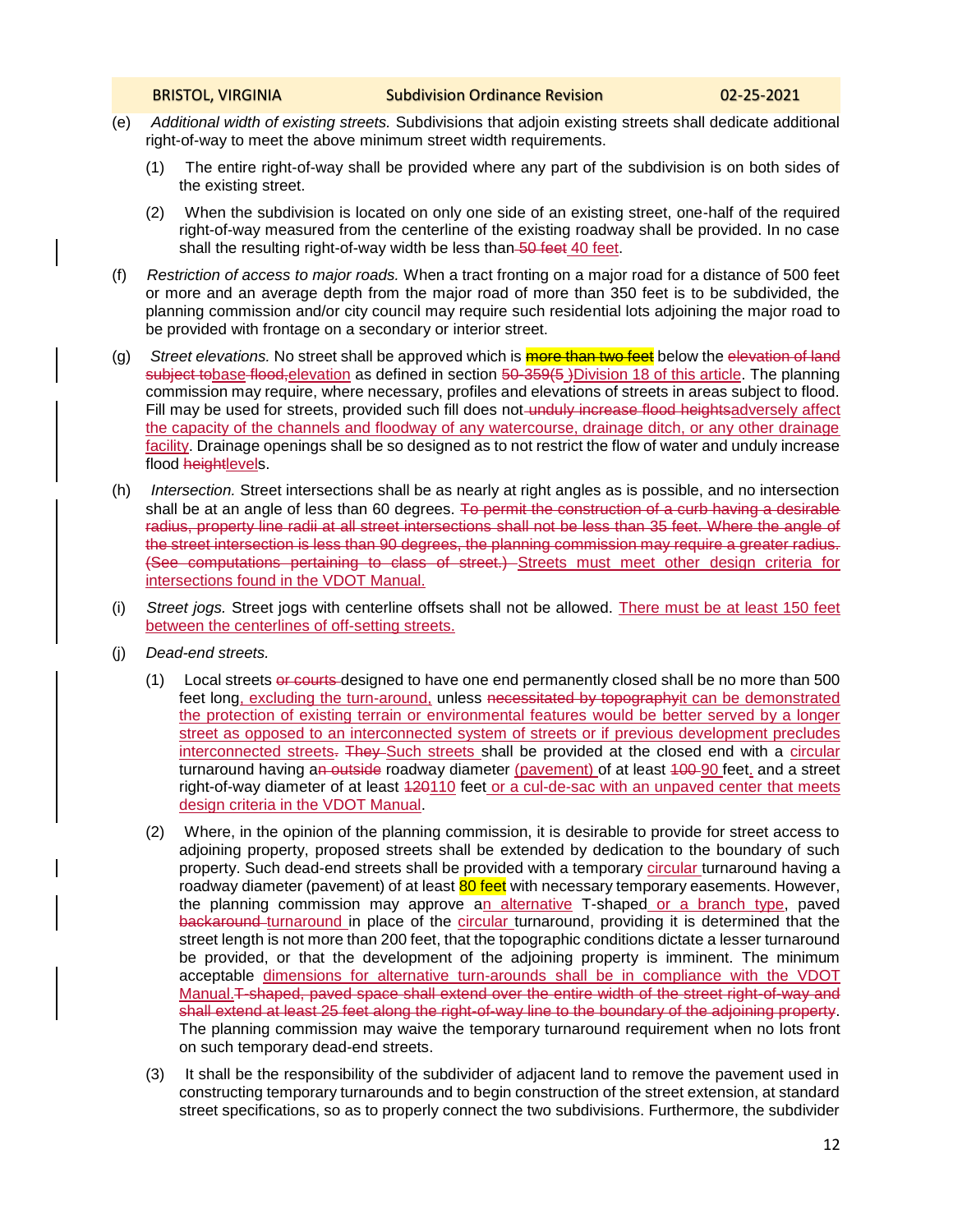shall improve to standard VDOT specifications all unimproved rights-of-way leading to the subdivision from improved state roads or city streets unless, in the opinion of the planning commission, such improvement is an undue burden upon the subdivider.

- (k) *Private streets and reserve strips.* There shall be no private streets platted in any subdivision,. Every subdivision property shall be served from a publicly dedicated street, and every individual lot within a subdivision shall front on a publicly dedicated street unless one of the exceptions listed for private streets as provided in section 50-358(b) applies. There shall be no reserve strips controlling access to streets., except as provided in subsection (n) of this section. Private streets shall be permitted within PUD and R-T developments. Such private streets shall meet the minimum design criteria pavement width criteria for minor residential streets set forth in section 50-381(2), and the pavement design criteria for minor residential streets (allowable capacity zero-1000) set forth in the VDOT Road Design Manual for subdivision streets appendix to this article, except that no right-of-way not necessary for pavement shall be required. In any case that a private street is allowed, a property owners' association shall be established with adequate provisions for the perpetual maintenance of the private streets and recorded as part of the covenants governing the subdivision. Minimum building setbacks shall be measured from the edge of pavement in such developments. There shall be no reserve strips controlling access to streets.
- (l) *Surface drainage.* All streets and roads must be so designed as to provide for the discharge of surface water from the right-of-way of all streets and roads by grading and drainage as required by-Subdivision and Site Plan Requirements for Storm Drainage Systems, City of Bristol, Virginia, located in the appendix of this article Article IV of this Chapter - Stormwater Management and Erosion and Sediment Control .
- (m) *Street Names.* Street names shall be approved and address numbers assigned by the city Geographic Information Systems (GIS) Division. Street names shall be in compliance with section 74- 7. Street name signs will be installed at all intersections at locations in accordance with the recommendations of the city engineer or his or her designee.

(Code 1966, app. tit. II, § 8-1; Ord. No. 95.08, 2-28-95; Ord. No. 98.10, 5-26-98; Ord. No. 19-2, § 2, 1-22- 19)

Sec. 50-357. - Blocks.

Blocks shall not be more than 1,000 feet in length, except as the planning commission considers necessary to secure efficient use of land.

(Code 1966, app. tit. II, § 8-2; Ord. No. 19-2, § 2, 1-22-19)

Sec. 50-358. - Lots.

- (a) *Adequate building sites.* Each lot shall contain a building site not located in a special flood hazard area subject to flood, as defined in section 50-52(a) and section 50-242359(5), and outside the limits of any existing easement on building setback lines required in subsection (d) of this section.
- (b) *Arrangement.* Insofar as practical, side lot lines shall be at right angles to straight street lines or radial to curved street lines. Each lot must front for a minimum of 50 feet upon a public street or road which is not less than 50 feet in width or the minimum width required for the zone in which the subdivision land is located with the following two exceptions:

1. Exception 1: Within PUD and R-Ttownhouse developments, individual lots may front on private streets meeting the requirements of section 50-356(k) and shall front for a minimum width required in article II of this chapter for lots within such developments.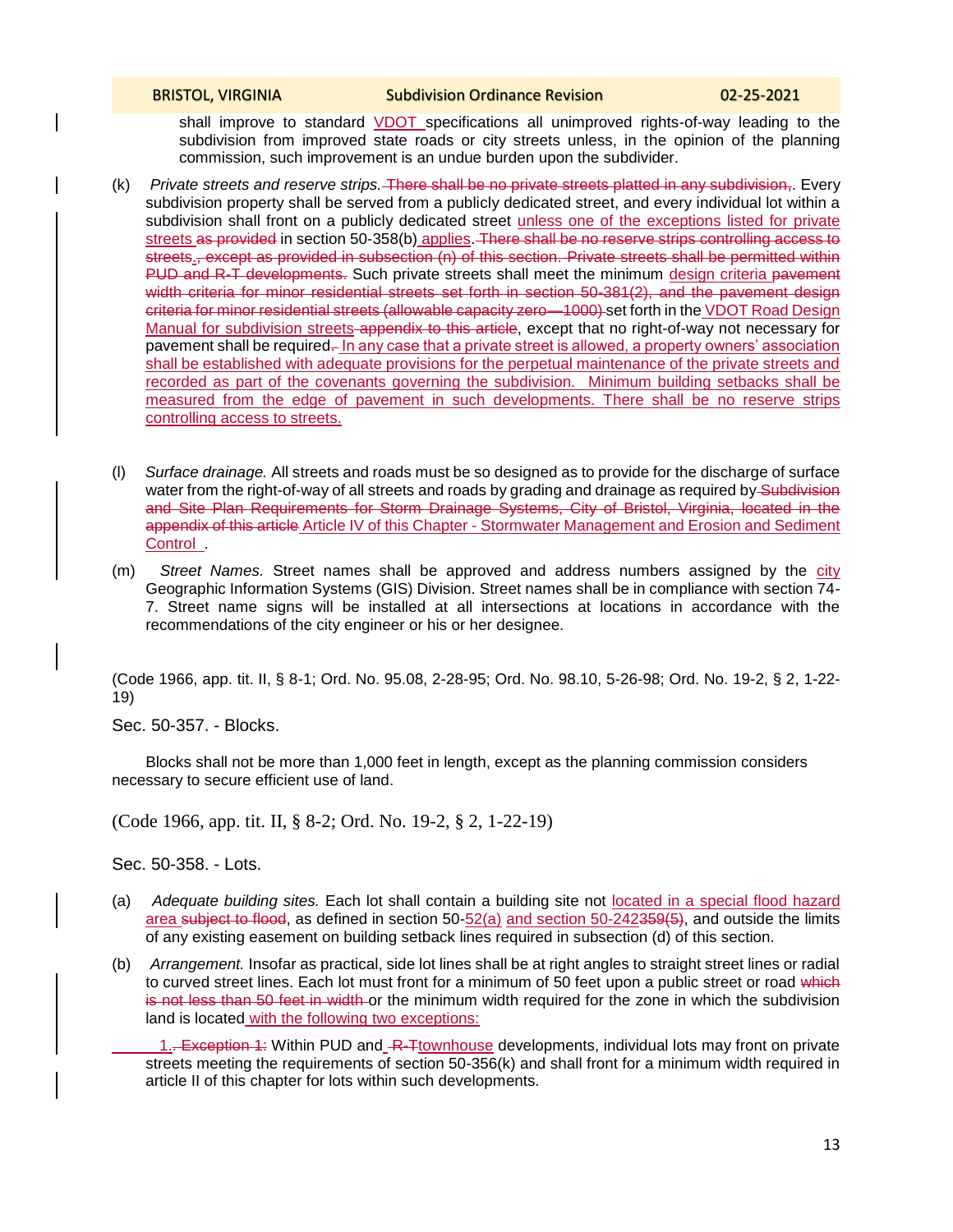### BRISTOL, VIRGINIA Subdivision Ordinance Revision 02-25-2021

2. Exception 2: Lots in manufacturing districts and business districts may front a private drive if developed as an industrial or business park. This private drive serving a manufacturing or business district shall be constructed to the current state department of transportation roadway design standards and specifications. Travel lanes Pavement width shall be a minimum of 24 feet to accommodate twoway traffic. The private drive shall be separated from parking areas by physical barriers approved by the city engineer

- (c) *Minimum size.* The size, shape and orientation of lots shall be such as the planning commission deems appropriate for the type of development and use contemplated. Where a public sanitary sewer is reasonably accessible, the subdivider shall connect with such sewer and provide a connection to each lot. Where a public sewer is not accessible, an alternate, approved method of sewage disposal may be used, when meeting all applicable public health regulations.
	- (1) Residential lots that can be served by a public sewerage system shall meet the size requirements under article II of this chapter.
	- (2) Residential lots that cannot be feasibly not served by a public sewerage system shall meet the size requirements under article II of this chapter, and requirements of the state department of health for approval of subdivisions, including a soil evaluation by a qualified expert. Greater area may be required for private sewage disposal if, in the opinion of the health officer, there are factors of drainage, soil condition or other conditions to cause potential problems. The planning commission may require that data from percolation tests be submitted as a basis for passing upon subdivisions dependent upon septic tanks as a means of sewage disposal.
	- (3) The minimum size of residential lots to be served by a private source of water supply shall be determined by the health officer after investigation of soil conditions, the proposed sewerage system and the depth of groundwater.
	- (4) Size of properties reserved or laid out for commercial or industrial properties shall be adequate to provide for the off-street service and parking facilities required by the type of use and development contemplated. Platting of individual lots should be avoided in favor of an overall design of the land to be used for such purposes.
	- (5) The size and widths of lots shall in no case be less than the minimum requirements of any zoning ordinance in effect article II of this chapter..
	- (6) Any lot less than 170 feet in width shall not have a depth more than three times the width, unless authorized by the planning commission.
- (d) *Building setback lines and yard requirements.* The minimum depth of building setback lines from the street right-of-way line shall be governed by article II of this chapter, and subsection 50-356(k) as noted for private streets without right-of-ways -
- (e) *Corner lots.* Corner lots shall be governed by article II of this chapter and the sight distance requirements of this article.

(Code 1966, app. tit. II, § 8-3; Ord. No. 96.05, 4-9-96; Ord. No. 96.27, 12-10-96; Ord. No. 02.02, 2-26-02)

Sec. 50-359. - Public use and service area.

The planning commission shall have the authority to allocate certain areas, suitably located and of adequate size, for playgrounds and parks for local or neighborhood use as well as public service areas. These designated open space areas will be subject to maintenance and upkeep by the city's park and recreation department if approved by the city, or by the private property owners' association and so stated in the deed covenants for the subdivision.

(1) *Public open space.* Where a school, neighborhood park or recreation area or public access to water frontage, shown on an official map or in a plan made and adopted by the planning commission is located in part in the applicant's subdivision, the planning commission may require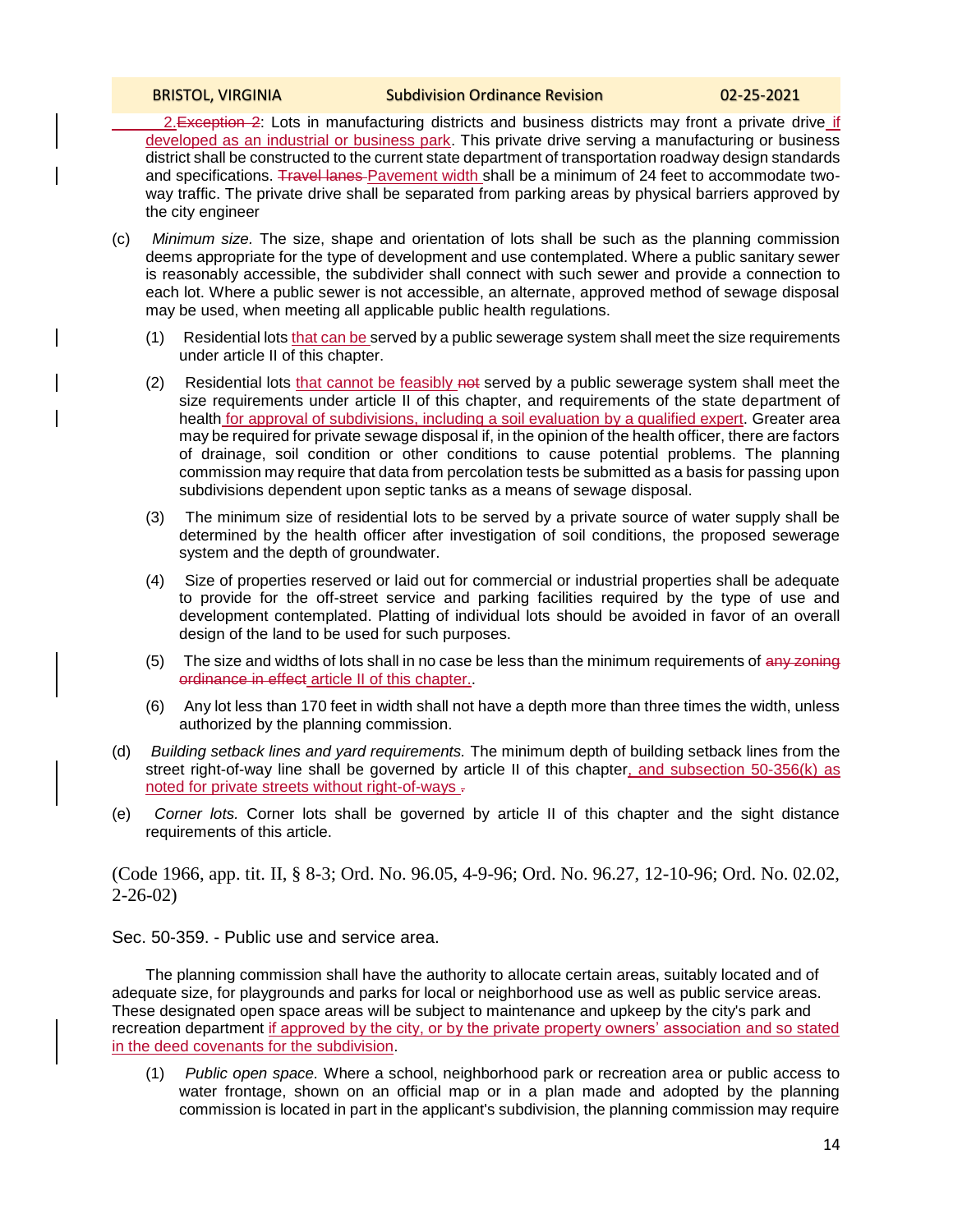the reservation of such open space within the subdivision, but this section shall not be construed to require the subdivider to donate said land without just compensation.

It is strongly recommended by the planning commission and the park and recreation department that the subdivider set aside a certain parcel of the subdivision for recreation purposes.

- (2) *Easement for utilities.*
	- a. Except where alleys are permitted for the purpose, the planning commission shall require easements for all utilities, including but not limited to underground conductors, conduits, storm and sanitary sewers, gas, electric, water and heat mains, along side lot lines.
	- b. Easements of the same or greater width may be required along the lines of or across lots, where necessary for the extension of existing or planned utilities.
	- c. Where a subdivision is traversed by a watercourse, drainage way, channel or stream, there shall be provided a stormwater easement or drainage right-of-way along each side for the purpose of widening, deepening, relocating, improving or protecting such for drainage purposes.
- (3) *Water supply and sewerage connections.* Where a public water supply or public sewerage system is reasonably accessible, the subdivider shall indicate a connection with such water supply or sewerage system and a water or sewerage connection for each lot with such material and to such size and length as shall be approved by the planning commission. Where a public water supply or public sewerage is not reasonably accessible or not planned for in the future, an alternate method of water supply or sewage disposal may be indicated and shall be approved in writing by the state health officer.
- (4) *Community assets.* In all subdivisions due regard shall be shown for all natural features such as large trees, watercourses, historical spots and similar community assets which, if preserved, will add attractiveness and value to the property.
- (5) *Suitability of the land.* The planning commission shall not approve the subdivision of land if, from adequate investigations conducted by all public agencies concerned, it has been determined that in the best interest of the public the site is not suitable for platting and development purposes of the kind proposed. Land subject to flooding or other uses which may increase danger to health, life or property or aggravate erosion or flood hazard shall not be platted for residential occupancy. Such land within the plat shall be set aside for such uses as shall not be endangered by periodic or occasional inundation or shall not produce unsatisfactory living conditions. Fill may not be used to raise land in areas subject to flood unless the fill proposed does not restrict the flow of water and unduly increase flood heights, and in compliance with Division 5 of Article II of this chapter.

(Code 1966, app. tit. II, § 8-4)

Sec. 50-360. - Large tracts or parcels.

When land is subdivided into larger parcels than ordinary building lots, such parcels shall be arranged so as to allow for the opening of future streets and logical future resubdivision.

(Code 1966, app. tit. II, § 8-5)

Sec. 50-361. - Group housing developments.

A comprehensive group housing development, including the large scale construction of housing units together with necessary drives and ways of access, may be approved by the planning commission although the design of the project does not include standard lot and subdivision arrangements, if departure from the foregoing standard can be made without destroying their intent.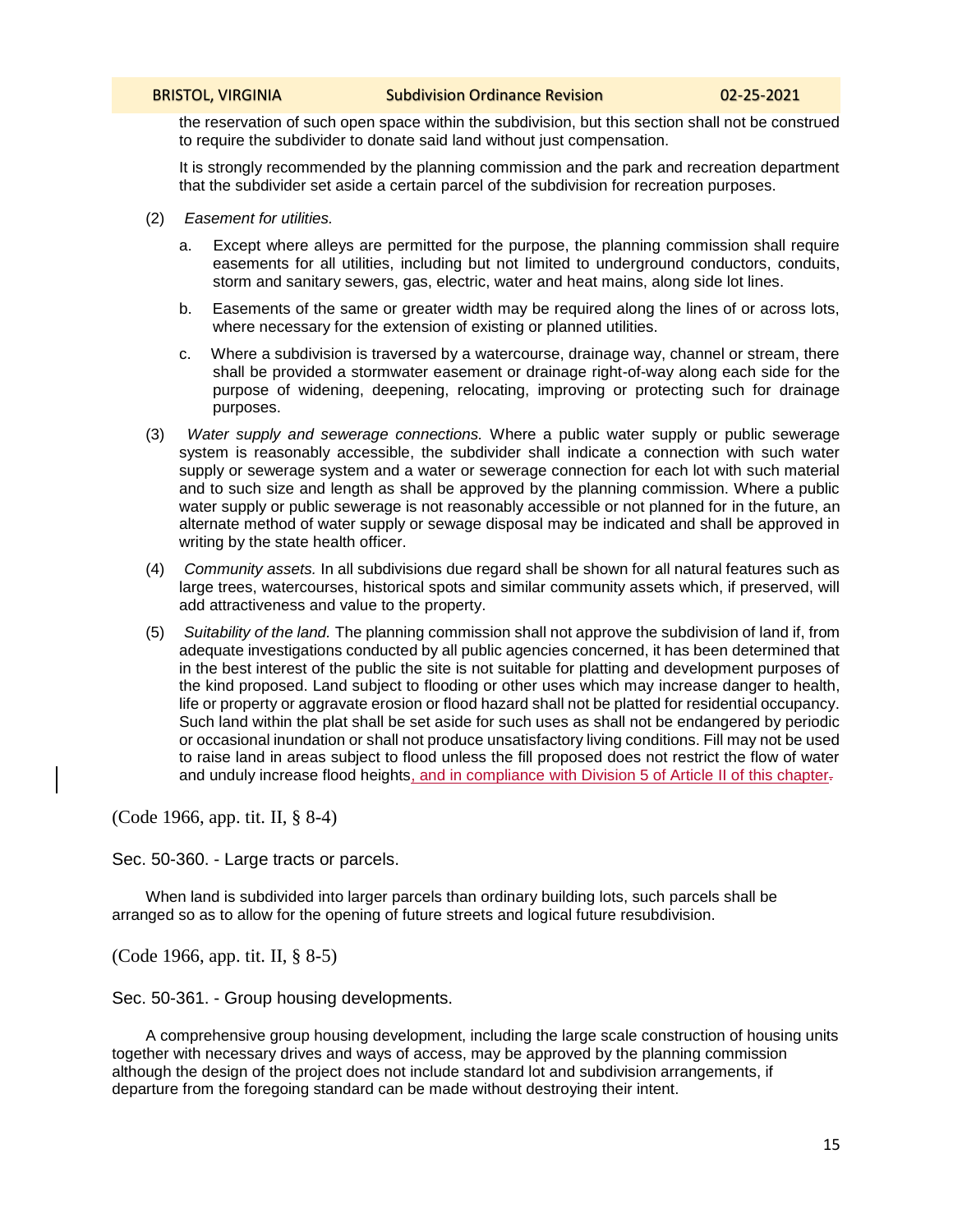(Code 1966, app. tit. II, § 8-6)

Sec. 50-362. - Variances.

Variances may be granted where the planning commission-and/or city council decides that there are topographical or other conditions peculiar to the site, and when strict adherence to the regulations would result in substantial injustice or hardship; and a departure from this article will not destroy its intent. Any variance thus authorized and the reasons therefor shall be stated in writing in the minutes of the planning commission.

(Code 1966, app. tit. II, § 8-7)

Sec. 50-363. - Zoning or other regulations.

- (a) No final plat of land within the force and effect of an existing zoning ordinance will be approved unless it conforms with such ordinance.
- (b) Whenever there is a discrepancy between minimum standards or dimensions noted herein and those contained in article II of this chapter, building code or other official regulations, the highest standard shall apply.

(Code 1966, app. tit. II, § 8-8)

Secs. 50-364—50-375. - Reserved.

## **DIVISION 7. - DEVELOPMENT PREREQUISITE TO FINAL APPROVAL**

Sec. 50-376. - Required improvements.

Every subdivision developer shall be required to grade and improve streets and alleys and to install curbs, monuments, sewers, stormwater facilitiesinlets and water mains, underground electric facilities and other utilities, in accordance with state or local specifications. If specifications have not been adopted by local authorities, the planning commission will accept specifications equal to those of the state department of transportation's road designs and standards; provided, that these specifications do not conflict with the standards set forth in this article. Where specifications adopted by local authorities conflict with standards as set forth in this article, the higher set of standards, as determined by the planning commission, shall govern.

(Code 1966, app. tit. II, § 9-1)

Sec. 50-377. - Monuments.

- (a) Concrete monuments four inches in diameter or four inches square, three feet long shall be set at all points where the street lines intersect the exterior boundaries of the subdivision, and at all angle points, point of curve and points of tangency. The monuments shall have a one-fourth-inch steel rod, 12 inches long set flush in top of the monument to identify properly the corner and/or location and shall be flush with the finished grade.
- (b) All other corners and points shall be marked with iron pipe or solid steel rod not less than one-half inch in diameter and 24 inches long and driven so as to be six inches above finished grade.

(Code 1966, app. tit. II, § 9-1.1)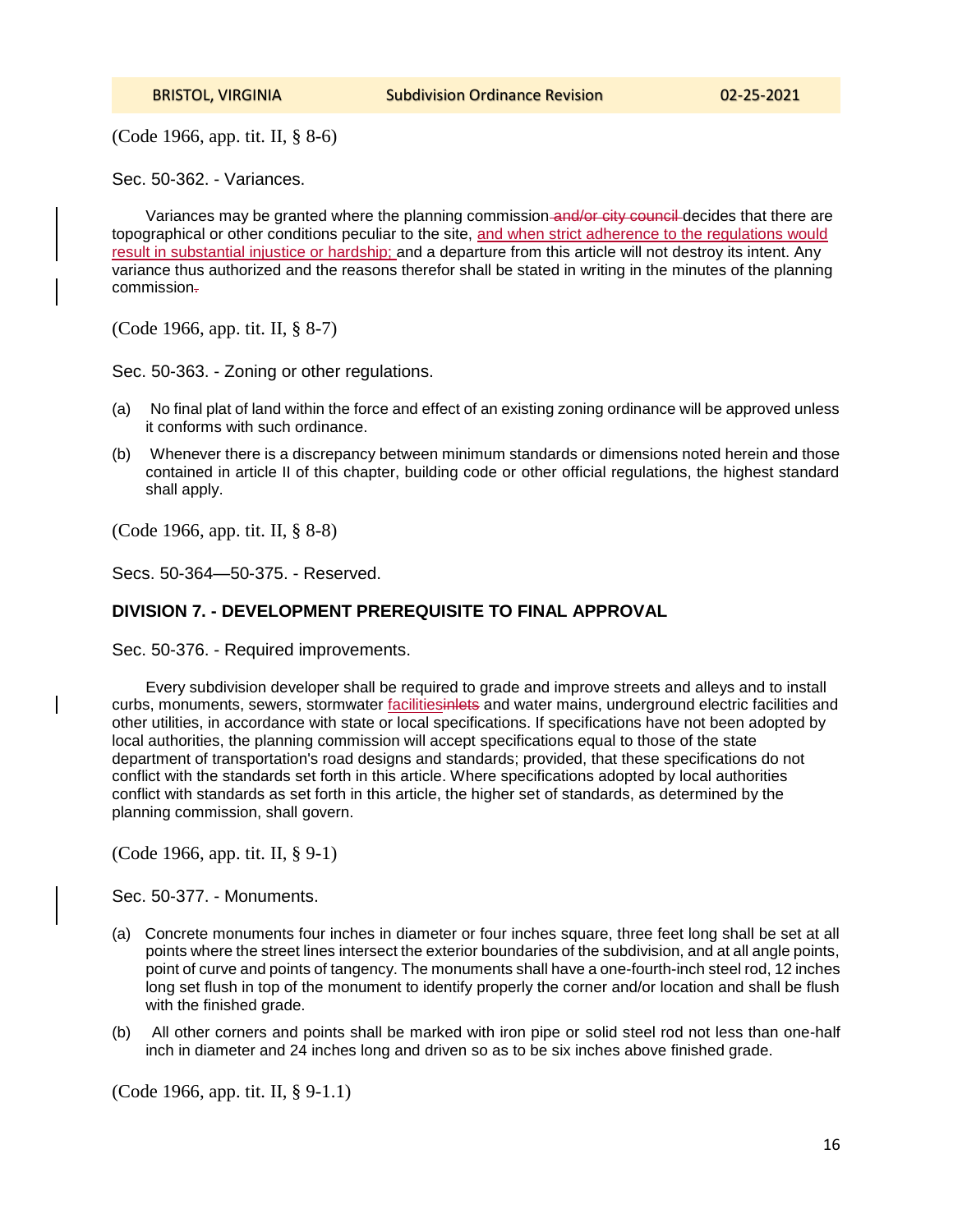# Sec. 50-378. – Grading, Storm Drainage, and Roadway Construction,.

All grading and storm drainage construction is subject to approval and permitting required by the city engineering department. Roadway construction shall meet VDOT design standards unless the engineering department determines a stricter standard is warranted. streets, roads and alleys shall be graded or filled horizontally to such width as the planning commission deems necessary.

(1) *Preparation.* Before grading is started, the entire right-of-way area, as required above, shall be cleared of all trees, stumps, roots, brush and other objectionable materials.

(2) *Lots.* All tree stumps, boulders and other obstructions shall be removed to a depth of two feet below the subgrade. Rock, when encountered, shall be scarified to a depth of 12 inches below subgrade.

(3) *Fill.* A suitable material from roadway cuts may be used in the construction of fills, approaches or at other places as needed. Excess materials including organic materials, soft clay, etc., shall be removed from the development site. The fill shall be spread in layers not to exceed 12 inches loose and compacted 95 percent. The filling of utility trenches and other places not accessible to a roller shall be mechanically tamped; but, where water is used to assist compaction, the water content shall not exceed the optimum of moisture. The subgrade shall be constructed as specified by the Road and Bridge Specifications, Virginia Department of Highways, 1970, and latest revision thereto.

(Code 1966, app. tit. II, § 9-1.2)

Sec. 50-379. - Storm drainage.

An adequate drainage system, including necessary open ditches, pipes, culverts, intersectional drains, drop inlets, bridges, etc., shall be provided for the proper drainage of all surface water. Cross drains shall be provided to accommodate all natural water flow and shall be of sufficient length to permit full width roadway and the required slopes. The size openings to be provided shall be determined by the Manning formula, but in no case shall the pipe be less than 15 inches. Cross drains shall be built on straight line and grade and shall be laid on a firm base but not on rock. Pipes shall be laid with the spigot end pointing in the direction of the flow and with the ends fitted and matched to provide tight joints and a smooth uniform invert. All drainage systems must be so designed as to provide the discharge of surface water as required by the Subdivision and Site Plan Requirements of Storm Drainage Systems, City of Bristol, Virginia.

(Code 1966, app. tit. II, § 9-1.3)

Sec. 50-380. - Roadway improvements.

Streets shall be constructed to the current state department of transportation design standards and specifications.

(Code 1966, app. tit. II, § 9-1.4; Ord. No. 96.26, 12-10-96)

Sec. 50-379-381. - Reserved.

**Editor's note—** Ordinance No. 98.09, adopted May 26, 1998, repealed § 50-381 in its entirety. Formerly, such section pertained to minimum pavement width and derived from App. Tit. II, § 9- 1.5 of the 1966 Code.

Sec. 50-382. - Installation of utilities.

After grading is completed and approved and before any base is applied, all of the underground work, water mains, gas mains, underground electric facilities, etc., and all service connections shall be installed completely and approved throughout the length of the road and across the flat section. All electrical utilities shall be underground unless the property is currently served by overhead service or adverse conditions warrant a variance from the planning commissionin accordance with utility board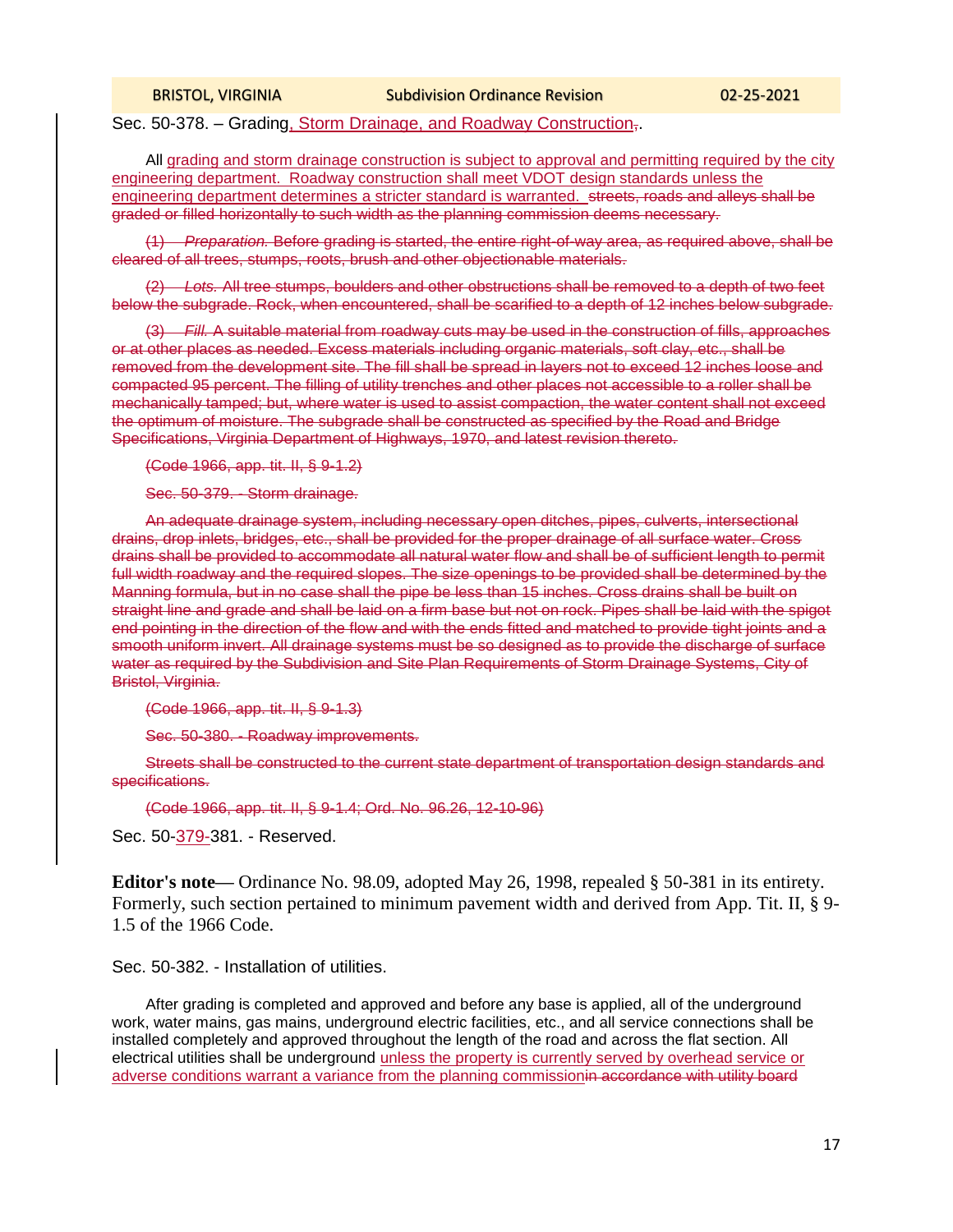requirements at the price differential between overhead and underground installation, unless adverse conditions warrant a variance from the planning commission and the utilities board.

(Code 1966, app. tit. II, § 9-1.6)

Sec. 50-383. - Water supply system.

- (a) Water mains properly connected with the community water supply system or with an alternate supply approved by the state health officer shall be constructed in such a manner as to adequately serve all lots shown on the subdivision plat for both domestic use and fire protection. The size of water mains necessary to serve all lots with an adequate water supply for both domestic use and fire protection shall be determined and approved by Bristol Virginia Utilities (BVU) by the proper official. However, in no case shall the water mains be less than six inches in diameter. Laterals which cannot be reasonably extended in the future may be decreased in size by the planning commission.
- (b) The location and types of valves and hydrants, the amount of soil cover over the pipes and other features of the installation shall meet BVU requirements.be approved by the planning commission, upon the recommendation of the utility board, and shall conform with accepted standards of good practice for municipal water systems.

(Code 1966, app. tit. II, § 9-1.6)

Sec. 50-384. - Guarantee in lieu of completed improvements.

No final subdivision plat shall be approved by the planning commission or accepted for record by the city registrar of deeds until one of the following conditions has been met:

- $(1)$  All area improvements have been constructed in a satisfactory manner and approved by the  $\frac{city}{}$ engineerengineers' department.
- (2) The planning commission has accepted a security or performance bond in an amount equal to the estimated cost of installation of the required improvements, whereby improvements may be made and utilities installed without cost to the city in the event of default of the subdivider. The conditions of such security or performance bond shall provide for the installation of the improvements covered by such land within a period of not to exceed one year; provided, however, that such period may be extended by the planning commission, with the consent of the parties thereto, if the planning commission finds that the public interest will not be adversely affected by such extension. If the planning commission shall decide at any time during the performance bond that the extent of the building development that has taken place in the subdivision is not sufficient to warrant all the improvements covered by such performance bond, that required improvements have been installed as provided in this section in sufficient amount to warrant reduction in the face amount of such bond, or that the character and the extent of such development require additional improvements, the face value of such performance bond shall thereupon be reduced or increased by an appropriate amount so that the new face amount will cover the cost in full of the amended list of improvements.
- (3) Performance bonds which are submitted in lieu of the installation of required improvements shall be in cash or made by a surety company authorized to do business in the state.
- (4) In the event the required improvements have not been made, the Planning Commission reserves the right to call on the bond to meet its obligations. A minimum 30-day notice will be given to the financial institution or surety company prior to this action.

(Code 1966, app. tit. II, § 9-2)

Secs. 50-385—50-395. - Reserved.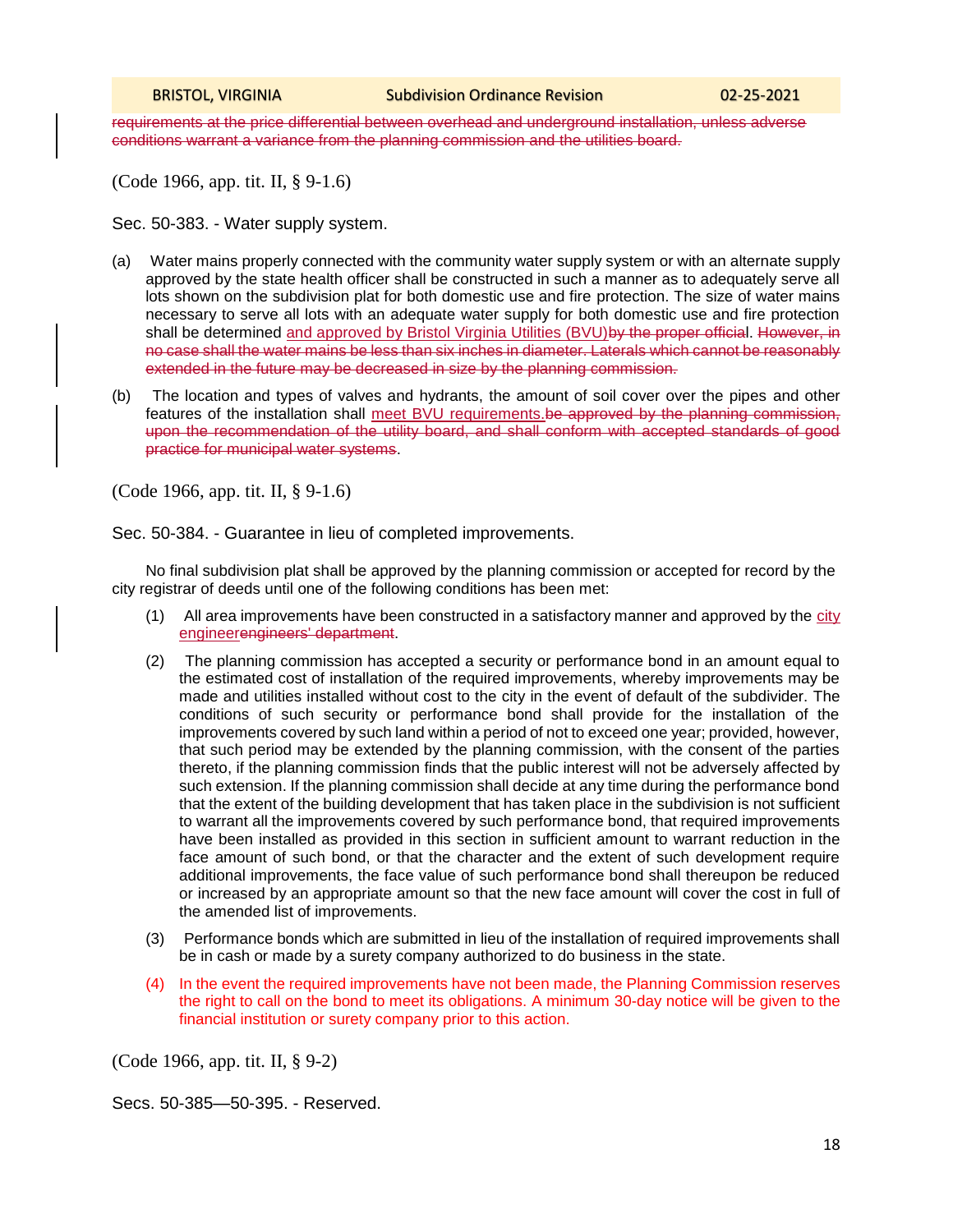## **DIVISION 8. - PROVISIONS EFFECTIVE AFTER ADOPTION OF ARTICLE; PENALTIES**

Sec. 50-396. - Making and recording of plat and compliance with ordinance required.

No person shall subdivide land in the city without making and recording a plat of such subdivision and without fully complying with the provisions of this article.

(Code 1966, app. tit. II, § 10-1)

Sec. 50-397. - Approval by planning commission or subdivision agent required.

No such plat of any subdivision shall be recorded unless and until it shall have been submitted to and approved by the planning commission or in the case of a boundary alteration as specified in Section 50-344(b), approval by the subdivision agent. The subdivision also must be approved by a resolution of approval from the city council.

(Code 1966, app. tit. II, § 10-2)

Sec. 50-398. - Sale or transfer involving use of unrecorded plat.

No person shall sell or transfer any such land by reference to or exhibition of or by other use of a plat of a subdivision before such plat has been duly recorded as provided herein, unless such subdivision was lawfully created prior to the adoption of a subdivision ordinance applicable thereto; provided, that nothing herein contained shall be construed as preventing the recordation of the instrument by which such land is transferred or the passage of title as between the parties to the instrument.

(Code 1966, app. tit. II, § 10-3)

Sec. 50-399. - Penalties.

Any person violating the foregoing provisions of this division shall be subject to a fine of not more than \$5100.00 for each lot or parcel of land so subdivided or transferred or sold; and the description of such lot or parcel by metes and bounds in the process of selling or transferring shall not exempt the transaction from such penalties or from the remedies herein provided.

(Code 1966, app. tit. II, § 10-4)

Sec. 50-400. - Clerk of circuit court not to file or record plat prior to approval of such.

The clerk of the circuit court of the city shall not file or record a plat of a subdivision required by this article to be recorded until such plat has been approved as required herein.

(Code 1966, app. tit. II, § 10-5)

Secs. 50-401—50-410. - Reserved.

## **DIVISION 9. - AMENDMENTS**

Sec. 50-411. - Recommendation of amendments by planning commission.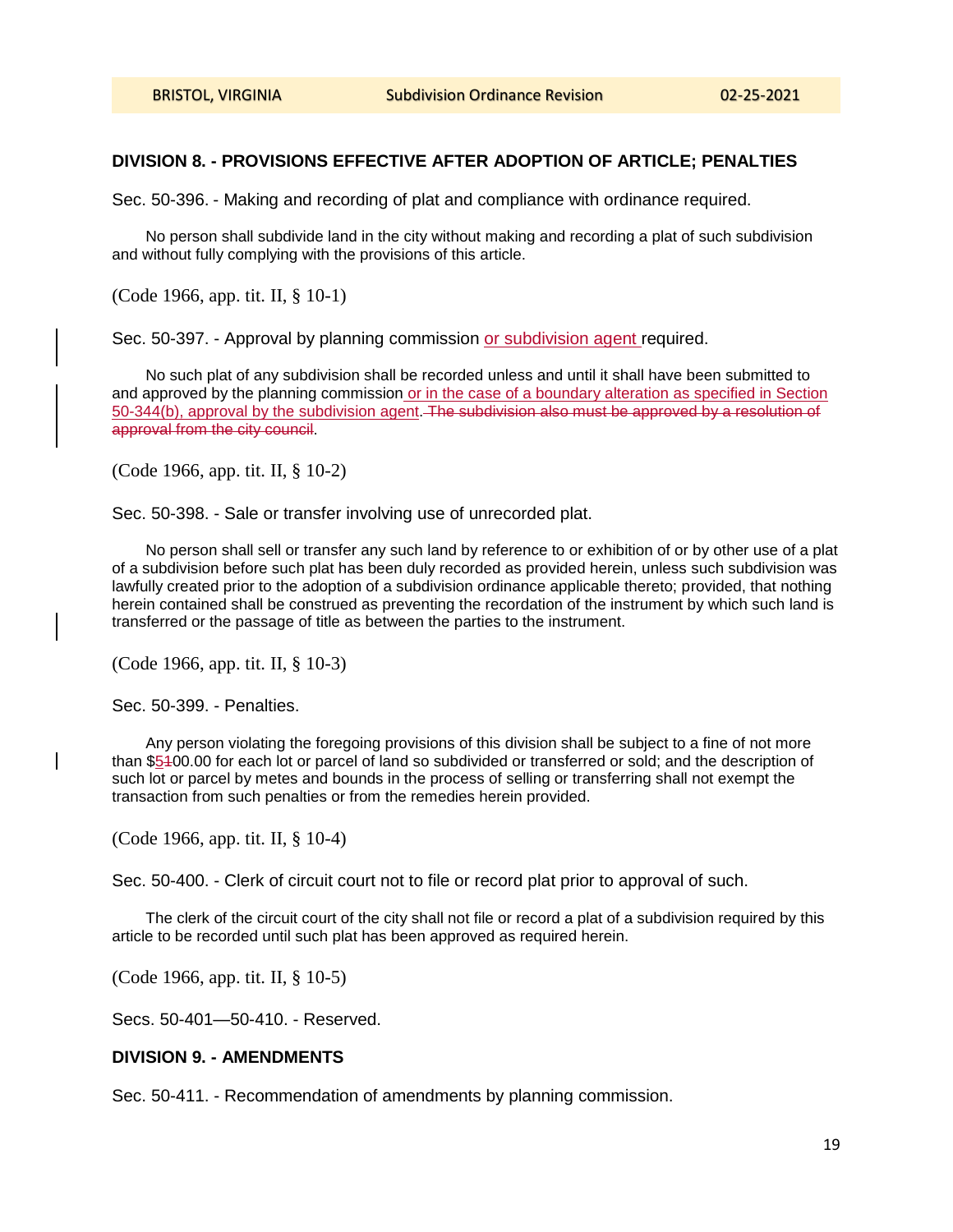### BRISTOL, VIRGINIA Subdivision Ordinance Revision 01 102-25-2021

The planning commission on its own initiative may, or at the request of the city council shall, prepare and recommend amendments to this article; provided, that no such amendment shall be adopted by the city council without a reference of the proposed amendment to the planning commission for recommendation nor until 60 days after such references, if no recommendation is made by the planning commission.

(Code 1966, app. tit. II, § 13-1)

Sec. 50-412. - Notice of amendment.

No amendment to this article may be approved or adopted by the city council until after a notice of intention to do so has been published once a week for two successive weeks in some newspaper published or having general circulation in the city. Such notices shall specify the time and place of hearing, at which time persons affected may appear and present their views, not less than fivesix days nor more than 21 days after final publication in compliance with the Code of VA 15.2-2204.

(Code 1966, app. tit. II, § 13-2)

Sec. 50-413. - Advertisement by reference.

Proposed amendments to this article need not be advertised in full, but may be advertised by reference. Each such advertisement shall contain a reference to the place or places within the city where copies of the proposed amendment may be examined.

(Code 1966, app. tit. II, § 13-3)

Secs. 50-414—50-435434. - Reserved.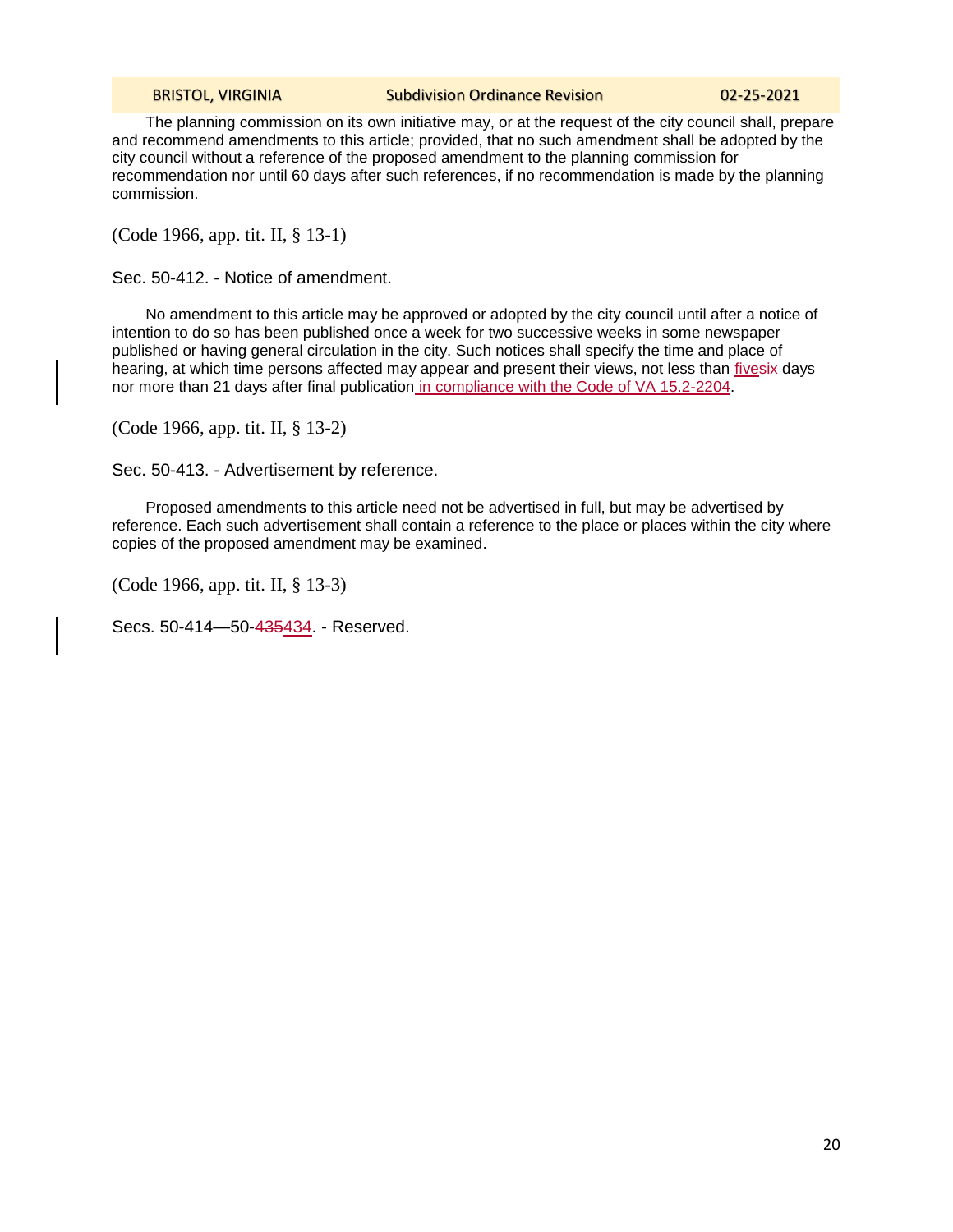# **DIVISION 10. - DEFINITIONS**

Sec. 50-267435. - Definitions.

The following words, terms and phrases, when used in this article, shall have the meanings ascribed to them in this section, except where the context clearly indicates a different meaning. Words used in the present tense include the future tense; the singular includes the plural and the plural the singular, unless the natural construction of the word indicates otherwise; the word "shall" is mandatory and not directory; the word "approve" shall be considered to be followed by the words "or disapprove"; any reference to this ordinance includes all ordinances amending or supplementing the same; and all distances and areas refer to measurement in a horizontal plane.

*Alley* means a public right-of-way, not intended to be a vehicular arterial or to provide the primary means of access to abutting property, but to be used for service access to the rear or side of properties otherwise abutting a public street.

*Building setback* means a line beyond which no foundation wall or part of the structure of any building shall project. Overhangs are part of the building and must meet the setback restrictions. All overhangs shall be shown.

*Boundary Alteration plat* means a plat of property that relocates or vacates an existing, recorded property line or lines, but does not create any new lot or lots, nor create any new right-of-way or easement.

*Comprehensive plan* means the comprehensive plan for the city, approved by the planning commission and/or the city council, which may consist of the general land use plan, major thoroughfare transportation plan and other maps, data and descriptive matter for the physical development of the urban area or any portion thereof, including any amendments, extensions or addition thereto, as adopted by the planning commission.

*Crosswalk* means a right-of-way, within a block, dedicated to public use for pedestrian use only and is so designed as to provide access to adjacent streets or lots.

*Cul-de-sac* means a street having only one end open for access to another street, the other end being terminated by a turnaround, as specified in this article.

*Development* means the act, process or state of erecting buildings, structures, making improvements or changing the topography of the land.

*Director* means the director of the planning commission.

*Easement* means a grant by the owner of land for use of such land by others, including the public, for a specific purpose.

*Health officer* denotes the fact that all matters pertaining to health regulations shall be directed to that officer or his assistant means the appropriate authorizing official with the Virginia Department of Health.

*Lot* means a portion or parcel of land separated from other portions or parcels by description, as on a subdivision plat or record of survey map, or as described by metes and bounds and intended for transfer of ownership or for building development. For the purpose of this article, the term does not include any portion of a dedicated right-of-way.

*Lot, corner,* means a lot abutting upon two or more streets at their intersection; the shortest side fronting upon a street shall be considered the front of the lot, and the longest side fronting upon a street shall be considered the side of the lot.

*Lot, depth of,* means the mean horizontal distance between the front and rear lot lines.

*Lot, double frontage,* means an interior lot having frontage on two streets.

*Lot, interior,* means a lot other than a corner lot.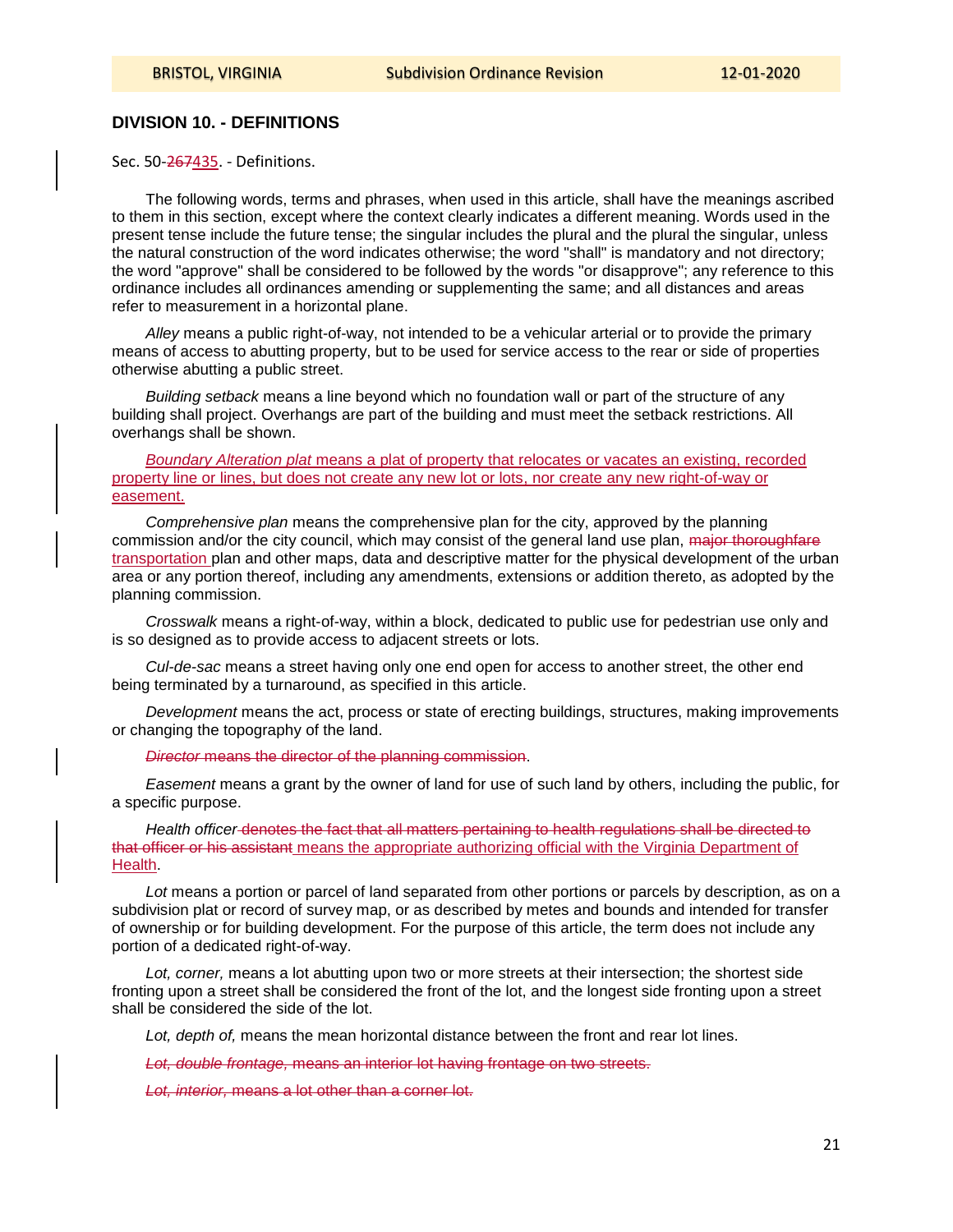*Lot, width,* means the distance between the side lot lines, measured at the building line, parallel to the street right-of-way line.

*Plats* includes the terms: map, plan, plot, replat or replot; a map or plan of a tract or parcel of land which is to be or which has been subdivided. When used as a verb, "plat" is synonymous with "subdivide."

*Right-of-way* means a portion of land being used, or in the future will be used, as a street, road, thoroughfare, crosswalk, pipeway, drainage canal and/or other similar uses and designated by means of right-of-way lines.

*Sidewalk –* A paved surface typically located adjacent to a roadway for use as a pedestrian walkway.

*Street* means a public right-of-way which provides vehicular access to abutting property. Streets are classified as arterial, collector, local, frontage, or dead-end streets.

- (1) *Major arterial street* means a street which is designated on the major thoroughfare plan and which is intended to provide swift and safe movement of traffic.
- (2) *Secondary arterial street* means a street which is designated as such on the major thoroughfare plan and which is intended to provide easy and convenient traffic movement.
- (3) *Collector street* means a street which is designated as such on the major thoroughfare plan and which is intended to collect traffic from residential streets and direct it safely to secondary or major streets.
- (4) *Dead-end street* means a street having only one end open for access to another street, the other end being abruptly terminated with no turnaround.
- (5) *Marginal access street* means a street parallel to and adjacent to an arterial street, providing access to abutting properties and protection from through traffic.
- (6) *Residential street* means a street used for local circulation in residential areas, providing access to abutting property.
- (7) *Street width* means the total width of a strip of land, measured from lot line to lot line, which is dedicated or reserved for public travel including roadway, curbs, gutter, sidewalk and planting strips.

*Subdivider* means the person having such a proprietary interest in the land to be subdivided as will authorize the maintenance of proceedingsapplication and proceeding to subdivide such land under this article, or the authorized agent of such person for the purpose of applying and proceeding under this article.

*Subdivision* means the division of a parcel of land into two or more lots for the purpose of transfer of ownership or building development. The term includes construction of any new streets, resubdivision and, when appropriate to the context, shall relate to the process of subdividing or to the land subdivided.

However, the following shall be excluded from the definition provided that any and all new lots or parcels shall front a minimum of 50 feet on a street accepted into the city street system: A subdivision in which the total number of lots is not increased and the resultant combination of portions of previously platted lots shall conform to the provision of this article.

 Major subdivision means the division of a parcel of land that does not meet the criteria of a minor subdivision, as defined by this section.

 Minor subdivision means the division of land that meets the following criteria: 1) No more than three (3) lots will be created, including the original or residue tract; 2) All lots shall front on an existing developed public street that extends across the entire frontage of the lot; 3) No new streets are created by the plat; 4) The subdivision is served by public water and sewer and does not require the extension of public utilities.